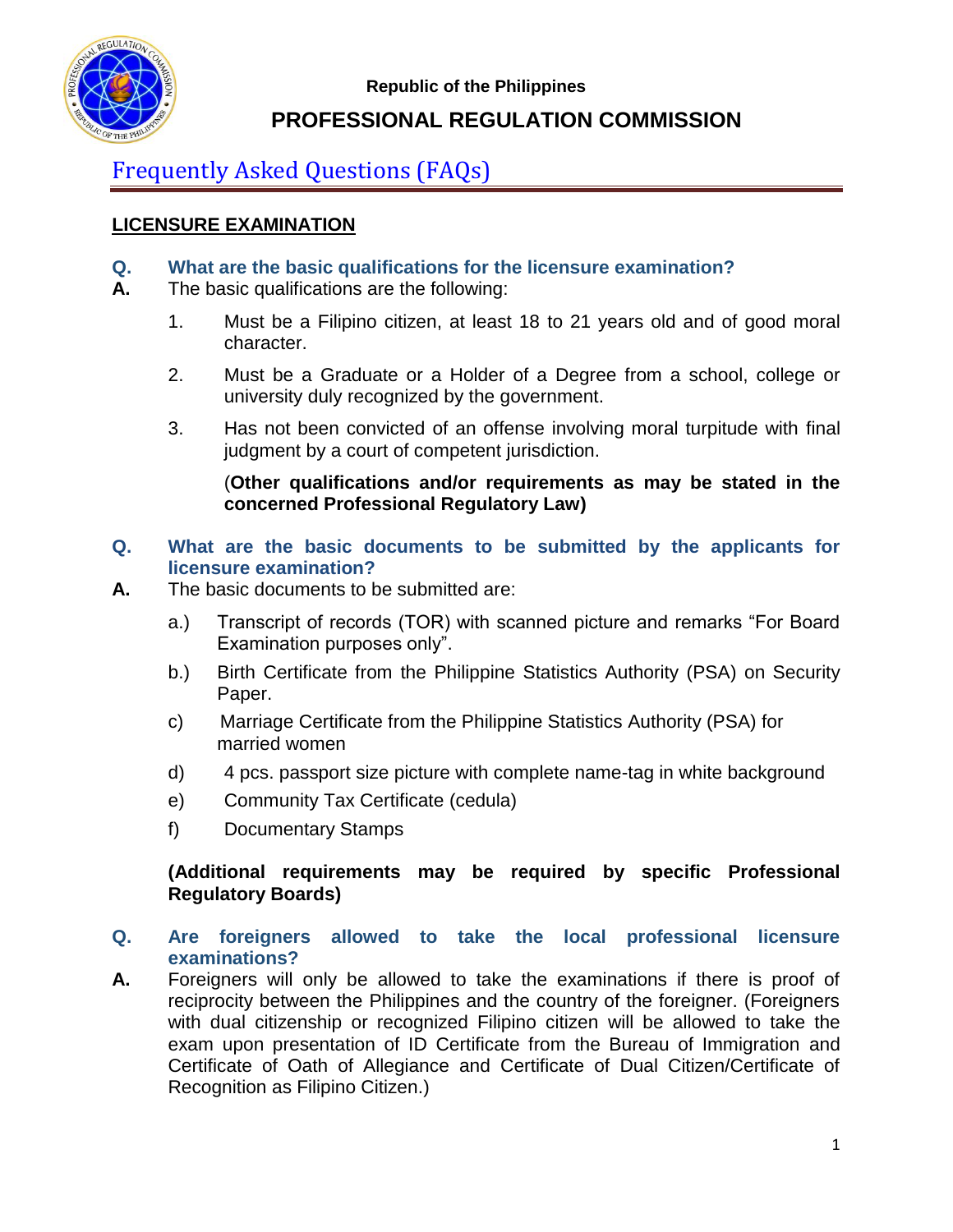

## **PROFESSIONAL REGULATION COMMISSION**

# Frequently Asked Questions (FAQs)

- **Q. What is the procedure in filing applications for licensure examination?**
- **A.** Application for licensure examination is done through the PRC Online Services. Applicants will log on to [www.prc.gov.ph](http://www.prc.gov.ph/) or [www.prc-online.com.](http://www.prc-online.com/) Procedures in filing online application are also provided in the PRC website. After securing appointment date, the applicant will proceed to the Application Division, 3rd floor, PRC Annex Building, or to Robinsons Malls (Manila and Galleria) for submission of documentary requirements and issuance of the Notice of Admissions (NOA). Applicants from regions may proceed to the nearest PRC Regional Offices.

#### **Q. Are there any requirements for those re-taking the examination?**

**A.** Conditional–applicants and repeaters shall apply again through online application. After securing appointment date, he/she shall submit the printed application form together with the evidence or proof of the previous examination such as Notice of Admission. Further, other documents shall be submitted when required in the professional regulatory laws.

#### **Q. How much is the examination fee?**

- **A.** Examination Fee:
	- Baccalaureate degree P900.00
	- Non-baccalaureate degree P600.00
	- Conditioned P450.00
	- For Dental Technician and Hygienist P1,000.00
	- For Ocular Pharmacology P1,500.00

#### **Q. When is the deadline in filing of applications?**

**A.** Please see Schedule of Licensure Examinations

#### **Q. Where can examinees verify their room assignments?**

**A.** List of room assignments is posted at the PRC website and in\_\_\_\_\_\_\_\_\_\_\_\_ at PRC Office two (2) days before the start of the examination or earlier.

#### **Q. What time should examinees report at the testing centers?**

**A.** Examinees must be at the testing centers before 7:00 a.m. to accomplish examination forms and for further instructions. Late examinees are no longer admitted once the examination has already started unless there is valid reason.

#### **Q. What should examinees bring in the examination?**

**A.** The examinees should bring the following: Notice of Admission, mailing envelope, pencil, black ballpen, 1 long brown envelope and 1 transparent plastic envelope.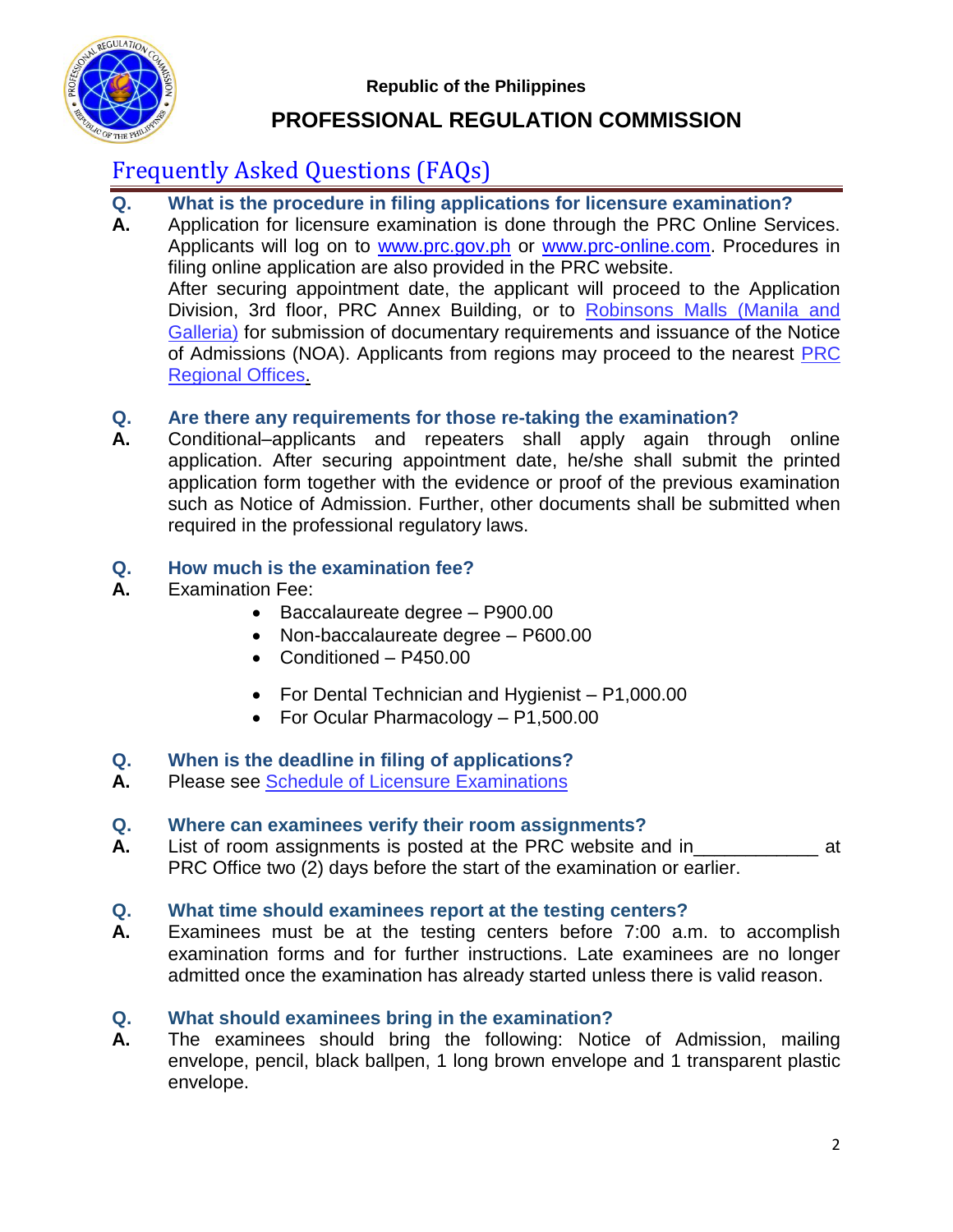

## **PROFESSIONAL REGULATION COMMISSION**

# Frequently Asked Questions (FAQs)

- **Q. Can an applicant who is abroad apply for a licensure examination through a representative?**
- **A.** Yes, provided that the applicant secures and issues a special power of attorney appointing a representative to file the application and submit the documentary requirements. However, the Notice of Admission will be issued to the applicant upon personal appearance at the Application Division at least one (1) week before the first day of examination.

#### **Q. When are the results of examinations released?**

**A.** Examination results are released at an average of 3 days after the last examination day. But for Licensure Examination for Teachers, result is released at most 50 working days after the examination day.

#### **Q. How would the examinee know the result of the examination?**

**A.** The results of the examination are published in newspapers of general circulation and are posted and can be verified in the PRC Website.

#### **Q. What is the next step after passing the examination?**

**A.** Successful examinees will proceed for initial registration. Please see Schedule for Registration

#### **APPLICATION FOR REGISTRATION WITHOUT EXAMINATION**

- **Q. What is the procedure in filing application for registration without examination?**
- **A.** The applicant shall fill-out the [Application Form f](http://www.prc.gov.ph/)or Registration without Examination and submit the Required Documents for pre-evaluation to the Application Division at the PRC Central Office and Regional Offices processing counters.

#### **Q. How much is the fee for application for registration without examination?**

- **A.** The application fee is P900.00 for baccalaureate degree, P600.00 for nonbaccalaureate degree, and P450.00 for medical representative and real estate salesperson.
- **Q. How long will it take for the application for registration without examination to be approved?**
- **A.** Application for registration without examination is usually approved after three (3) months (except application for medical representative and real estate salesperson). Applicant may verify status of application at telephone number 736-2252.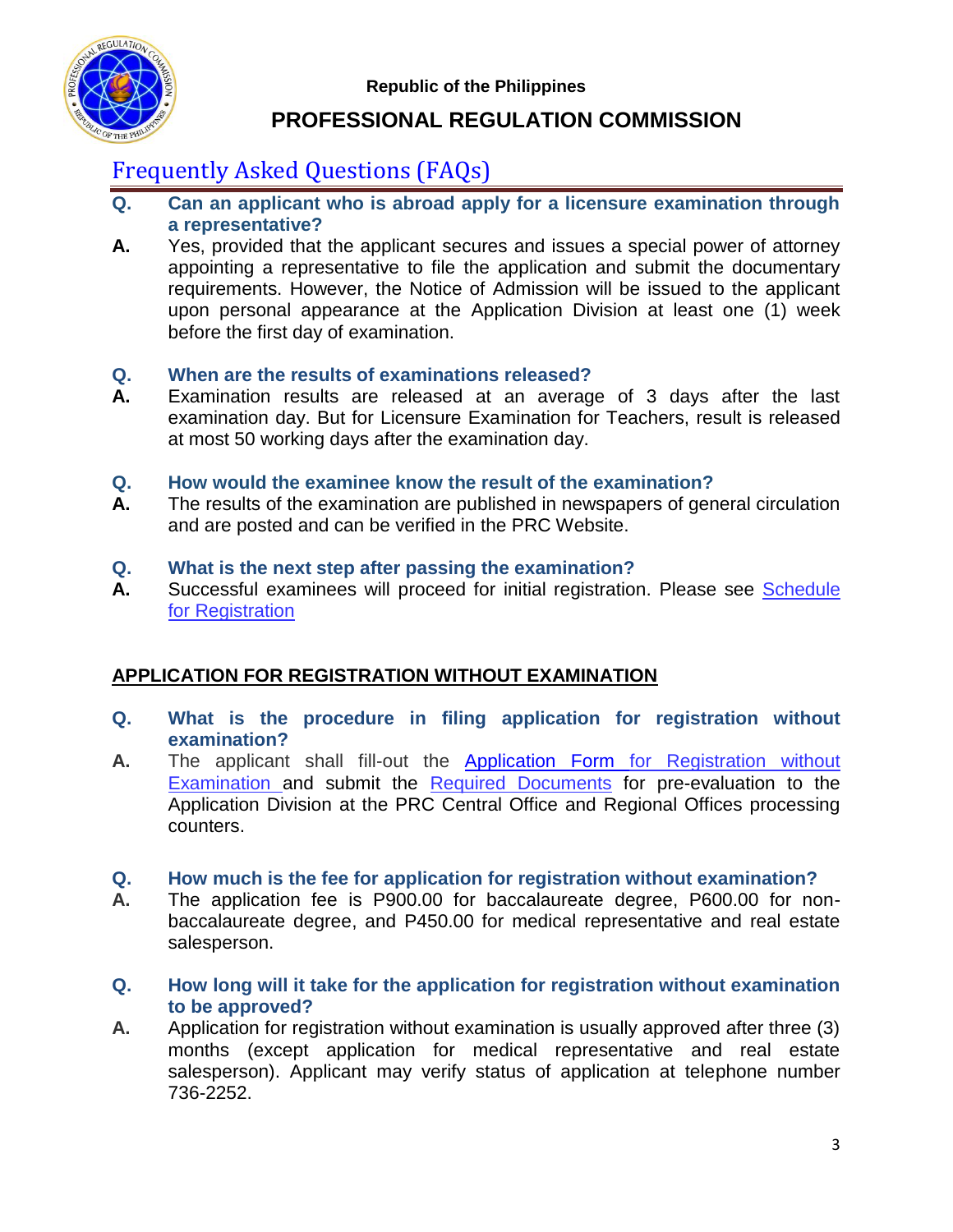

## **PROFESSIONAL REGULATION COMMISSION**

## Frequently Asked Questions (FAQs)

### **REGISTRATION OF PROFESSIONALS**

- **Q. What is the procedure in filing application for initial registration?**
- **A.** Application for registration can be done through the PRC Online Services. Successful examinees will log on to [www.prc.gov.ph](http://www.prc.gov.ph/) or [www.prc-online.com.](http://www.prc-online.com/) After securing the printed oath form, the registrant will proceed to Window 12- Registration Division, PRC Main Building, Ground Floor, to personally submit requirements and sign in the Roster of Registered Professionals.

#### **Q. What are the requirements for initial registration?**

- **A.** Applicants for registration are required to bring the following:
	- 1. Printed Oath form
	- 2. Two (2) passport size pictures in white background and full name tag
	- 3. Two (2) documentary stamps
	- 4. Community Tax Certificate

NOTE: Additional requirement maybe required by the Professional Regulatory Board.

#### **Q. How much is the registration fee for successful examinees?**

**A.** The fees for initial registration are as follows:

For examinations requiring baccalaureate degrees:

Initial registration fee - P 600.00 Annual renewal fee 450.00 Total P 1,050.00

For examinations requiring non-baccalaureate degrees:

Initial registration fee – P 450.00 Annual renewal fee 420.00 Total P 870.00

For Medical Representative and Real Estate Salesperson

Initial registration fee – P 300.00 Annual renewal fee 150.00 Total P 450.00

For Ocular Pharmacology – P 1,200.00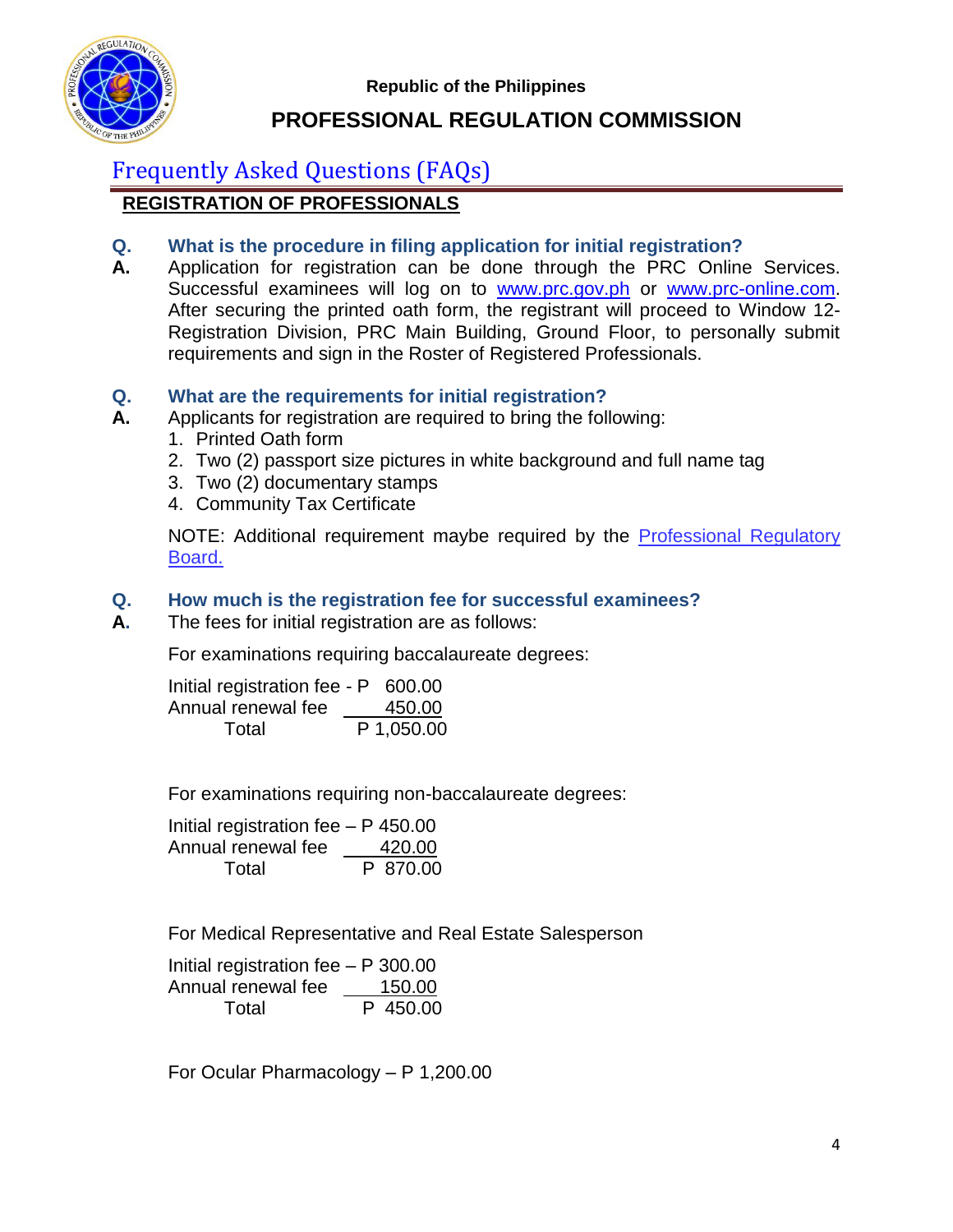**PFGULATIC** 

**Republic of the Philippines**

## **PROFESSIONAL REGULATION COMMISSION**

## Frequently Asked Questions (FAQs)

- **Q. When is the release of Professional Identification Card and Certificate of Registration?**
- **A.** After the registration, there will be a schedule of oath taking to be administered by the Professional Regulatory Boards (PRBs). The new professionals will receive their professional identification cards and certificates of registration after the oath taking ceremonies.

For those who failed to attend the oath taking ceremonies, professional identification cards and certificates of registration may be claimed at Window-13 of Registration Division after five (5) working days from the date of oath taking .

#### **Q. Are Professional Identification Cards subject to expiration?**

**A.** Professional Identification Cards have a validity period of three (3) years for all professions and are renewable during the birth month of the professional.

#### **RENEWAL OF PROFESSIONAL IDENTIFICATION CARD (PIC)**

#### **Q. How to apply for renewal of PRC license?**

- **A.** Application for renewal of license can be done through:
	- 1. PRC Online Services Professional will log on to [www.prc.gov.ph](http://www.prc.gov.ph/) or [www.prc-online.com](http://www.prc-online.com/)
	- 2. Walk-in application Professionals can go directly to PRC office and selected Robinsons Mall for the renewal of their license.

#### **Q. What are the requirements for renewal of professional identification cards?**

**A.** One (1) passport size picture in white background with name tag is required for the renewal of professional identification card and payment of renewal fee.

A letter of authority must be presented if renewal is filed through an authorized representative.

**Note:** Additional requirement for professions with CPD units earned and other documents maybe required by the **Professional Regulatory Board.** 

#### **Q. How much is the renewal fee for professional identification card?**

**A.** The renewal fees are the following:

For professions requiring baccalaureate degrees:

P150.00 per year or total of P450.00 for three (3) years.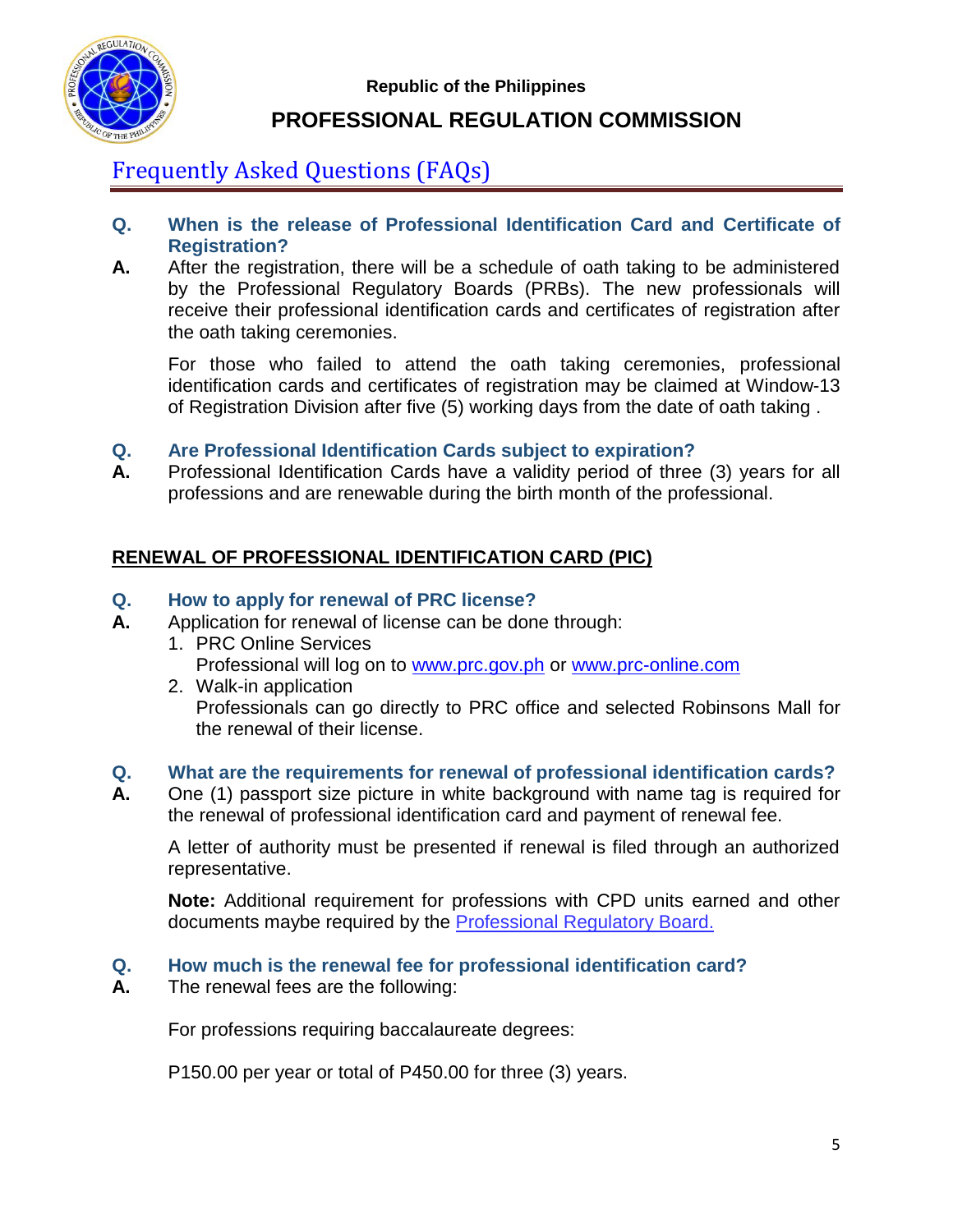

## **PROFESSIONAL REGULATION COMMISSION**

## Frequently Asked Questions (FAQs)

For professions requiring non-baccalaureate degrees:

P140.00 per year or total of 420.00 for three (3) years.

A surcharge of P30.00 (baccalaureate degree) and P28.00 (non-baccalaureate degree) is added if license is renewed twenty (20) days after birth month.

#### **Q. How long will it take for a professional to claim the renewed professional identification card?**

**A.** For professionals who personally applied for ID renewal, professional identification card can be claimed within the day.

For those who filed via online application, a schedule of appointment shall be given as to when to claim the professional identification card.

#### **REPLACEMENT OF LOST PROFESSIONAL IDENTIFICATION CARD**

- **Q. What are the requirements in applying for a duplicate professional identification card**
- A. 1. Duly accomplished application for professional identification card form
	- 2. Affidavit of Loss
	- 3. One (1) passport size picture in white background with full name tag.
	- 4. Letter of authority if filed through an authorized representative

#### **Q. Where to file and how much is the fee?**

- **A.** Application for duplicate professional identification card can be filed at the Registration Division of PRC Manila, in PRC Regional Offices and in selected Robinsons Malls nationwide.
- **Q. How long does it take to get a duplicate copy of professional identification card?**
- **A.** Duplicate professional identification card is released within the day.

#### **CHANGE OF STATUS DUE TO MARRIAGE**

- **Q. Who may file?**
- **A.** Any married female registered professionals who wish to use their married name may file for a petition for change of name due to marriage.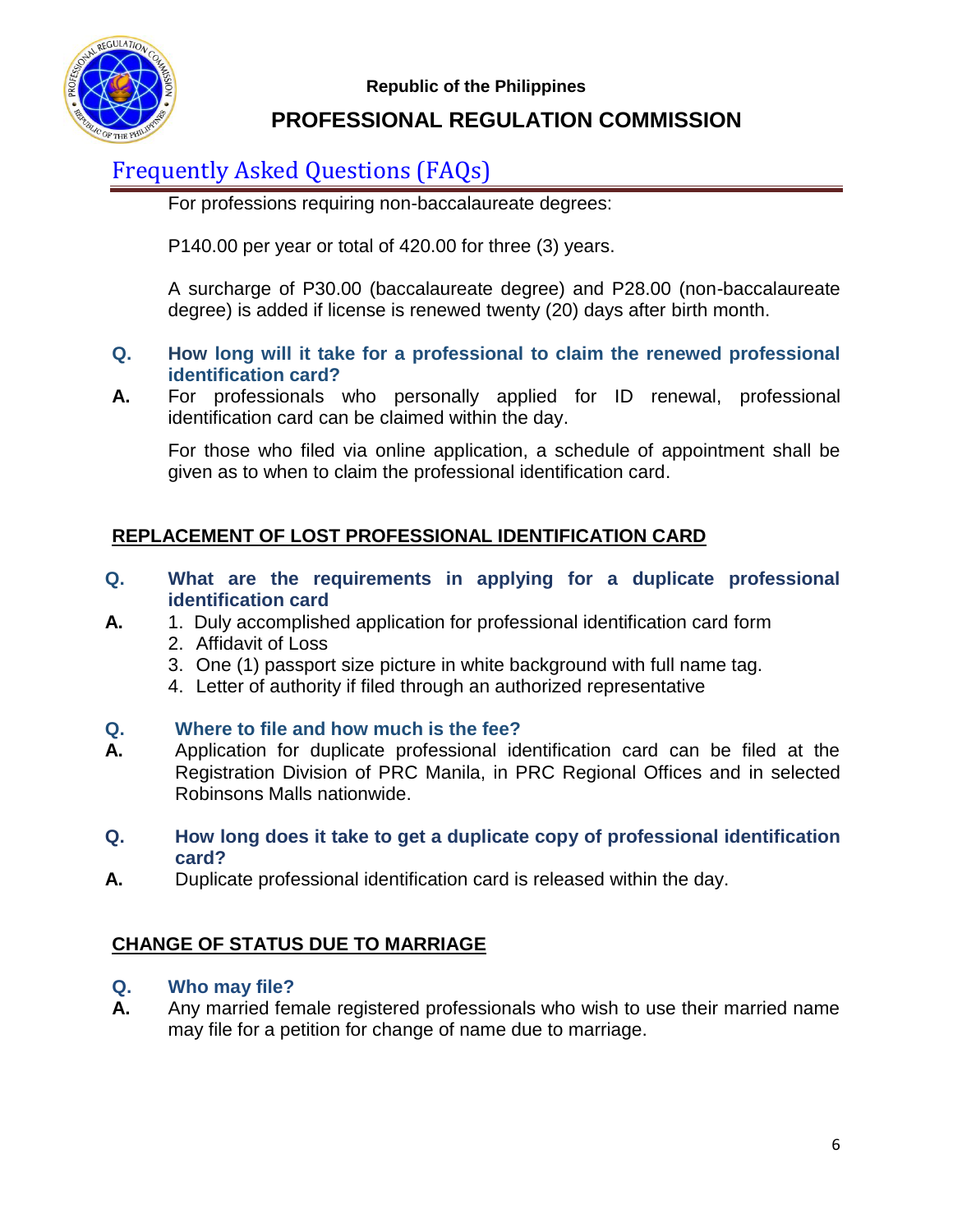

## **PROFESSIONAL REGULATION COMMISSION**

## Frequently Asked Questions (FAQs)

Any representative with valid ID may file in behalf of the petitioner provided that the professional has signed the petition form for change of name due to marriage.

#### **Q**. **What are the requirements?**

**A.** 1. Duly accomplished and notarized Petition for Change of Name due to Marriage

2. Original and photocopy of the Certificate of Marriage duly issued by the Philippine Statistics Authority

- 3. Documentary Stamp
- 4. 2 pieces passport size ID picture in white background will full name tag
- 5. Photocopy of PRC ID
- 6. Statutory fee of P225.00 on top of the renewal fee

#### **Q. How about if marriage was contracted abroad?**

**A.** For Marriages contracted abroad, please secure a Report of Marriage form the Philippine Statistics Authority.

#### **Q**. **What is the standard turnaround time?**

**A.** The maximum turnaround time is two (2) months or 60 days from receipt of complete documents.

#### **Q. Are there any mailing services for claiming of IDs?**

**A.** None. Claiming of IDs with change of status should be picked-up by the professional herself or by her authorized representative with a valid ID Card and authorization letter.

#### **Q. Where to claim the ID Cards?**

**A**. Professional identification cards may be claimed at the Releasing Section, Window 21 of the Registration Division.

#### **Q. Can we make a follow-up on the status of our petitions?**

**A.** Yes. You may call at telephone number 736-2248 for you to be apprised on the status of the petition.

**Note**: Should there be any discrepancy on the entries of the Certificate of Marriage and verifications, a copy of the Certificate of Live Birth in security paper from the Philippine Statistics Office must also be submitted.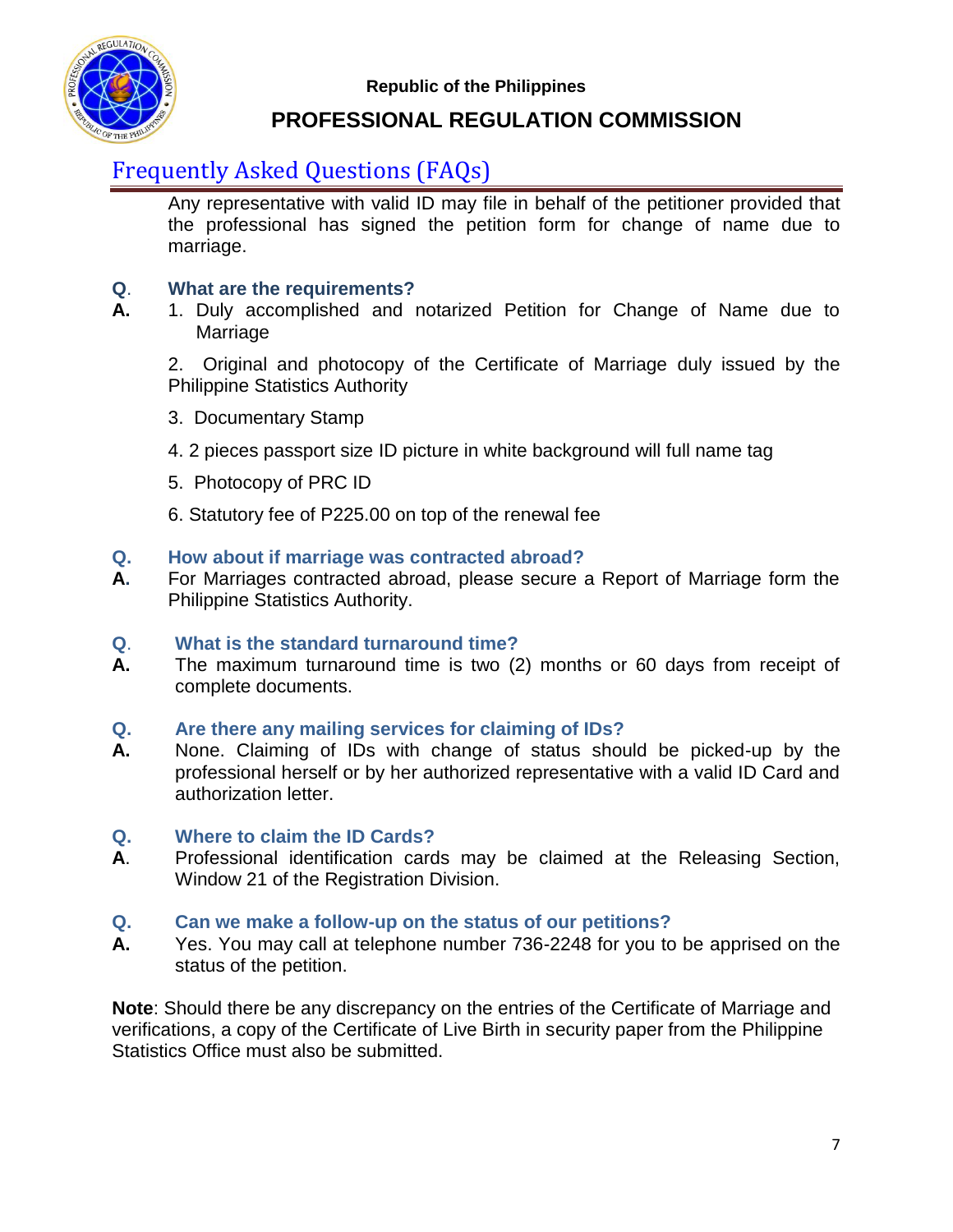

## **PROFESSIONAL REGULATION COMMISSION**

# Frequently Asked Questions (FAQs)

### **CORRECTION OF ENTRIES/DATA**

#### **Q. Who may file?**

**A.** Any registered professionals who wish to correct their data (name and/or date of birth) to conform to the name and/or date of birth registered in the Philippines Statistics Authority.

OR any representative with valid ID may file in behalf of the petitioner provided that the professional has signed the petition form for correction of entries/data.

#### **Q. What are the requirements?**

A. 1. Duly accomplished and notarized Petition Form for Correction of entries/data

2. Original and photocopy of the Certificate of Live Birth duly issued by the Philippine Statistics Authority for single female registered professional and male registered professional

3. Original and photocopy of the Certificate of Marriage duly issued by the Philippine Statistics Authority for married women professionals

- 4. Personal Affidavit
- 5. Documentary Stamp
- 6. 2 pieces passport size ID picture in white background with full nametag
- 7. Photocopy of PRC ID
- 8. Statutory fee of P225.00 on top of the renewal fee

#### **Q. When can an applicant claim his/her card with corrections?**

**A.** The maximum turnaround time is two (2) months or 60 days from receipt of complete document.

#### **Q. Are there any mailing services for claiming of IDs?**

**A.** None. Claiming of IDs with corrected entries/data should be picked-up by the professional or by their authorized representative with a valid ID card and an authorization letter.

#### **Q. Where to claim the ID Cards?**

- **A**. Professional identification cards may be claimed at the Releasing Section, Window 21 of the Registration Division.
- **Q. Can an applicant make a follow-up on the status of his/her petitions?**
- **A.** Yes. The professional may call at Registration Division with telephone number 736-2248.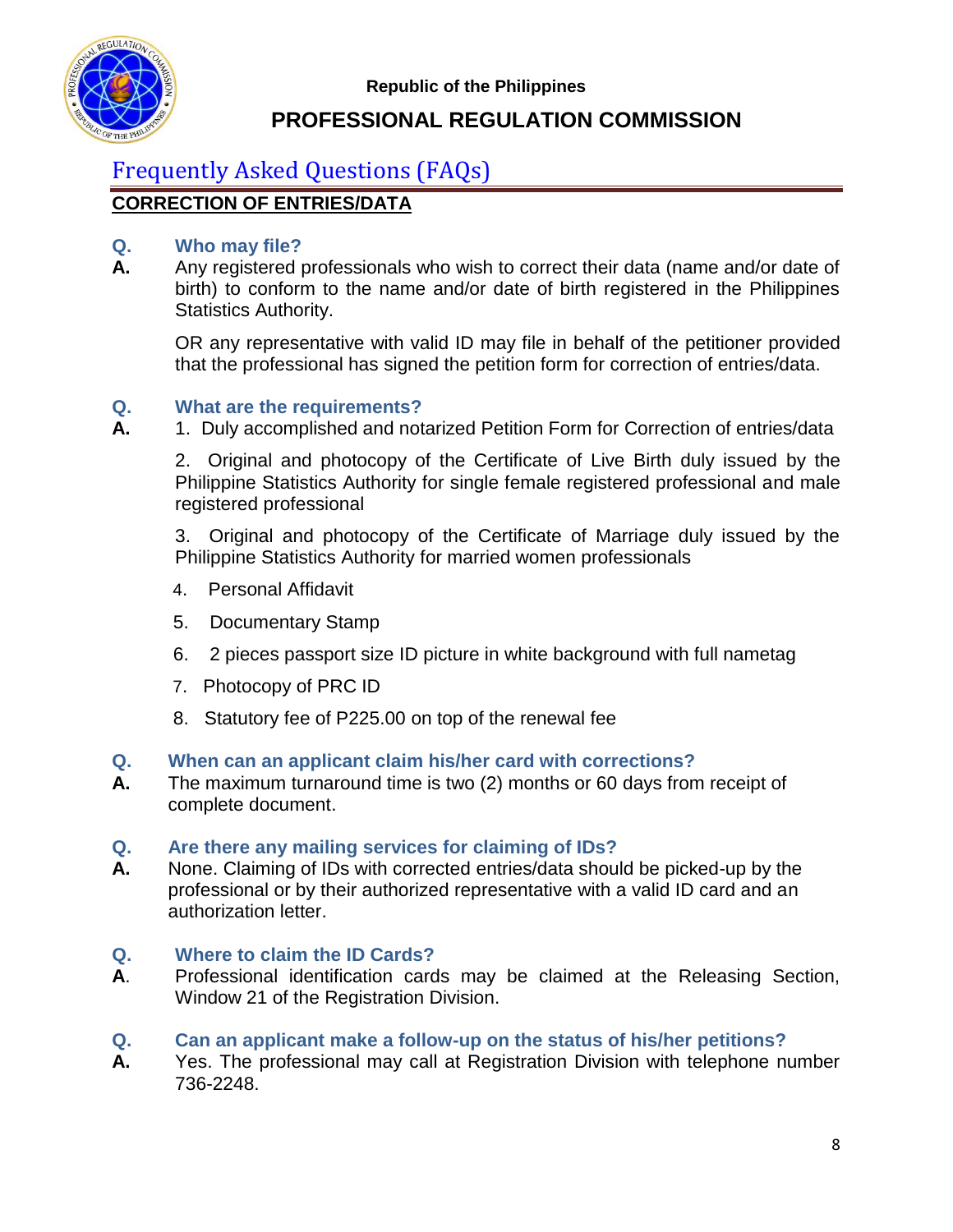

## **PROFESSIONAL REGULATION COMMISSION**

## Frequently Asked Questions (FAQs)

### **REVERSION**

#### **Q. Who may file?**

**A**. A married female registered professional who was granted annulment of marriage or divorce or her authorized representative may file for a petition for reversion OR a widowed female professional.

#### **Q. What are the requirements?**

**A.** 1. Duly accomplished and notarized Petition Form for Correction of entries/data 2. Original and photocopy of the Certificate of Live Birth issued by the Philippine Statistics Authority

3. Original and photocopy of the Certificate of Marriage issued by the Philippine Statistics Authority

- 4. 2 pieces passport size ID picture in white background with full nametag
- 5. Photocopy of PRC ID
- 6. Statutory fee of P225.00 on top of the renewal fee
- 7. Documentary Stamp

#### **Additional Requirement under Each Category:**

#### **For Annulment:**

Original and photocopy of the Certificate of Marriage issued by the Philippine Statistics Authority **with annotation of annulment**

Certified true copy of the Court's Decision on the granting of annulment Certified true copy of the Certificate of Finality on the grant of annulment

#### **For Widowed Women:**

Original and photocopy of Certificate of Death issued by the Philippine Statistics **Authority** 

#### **For Presumptive Death:**

Original and photocopy of Court's Decision on presumptive death of husband issued by the Philippine Statistics Authority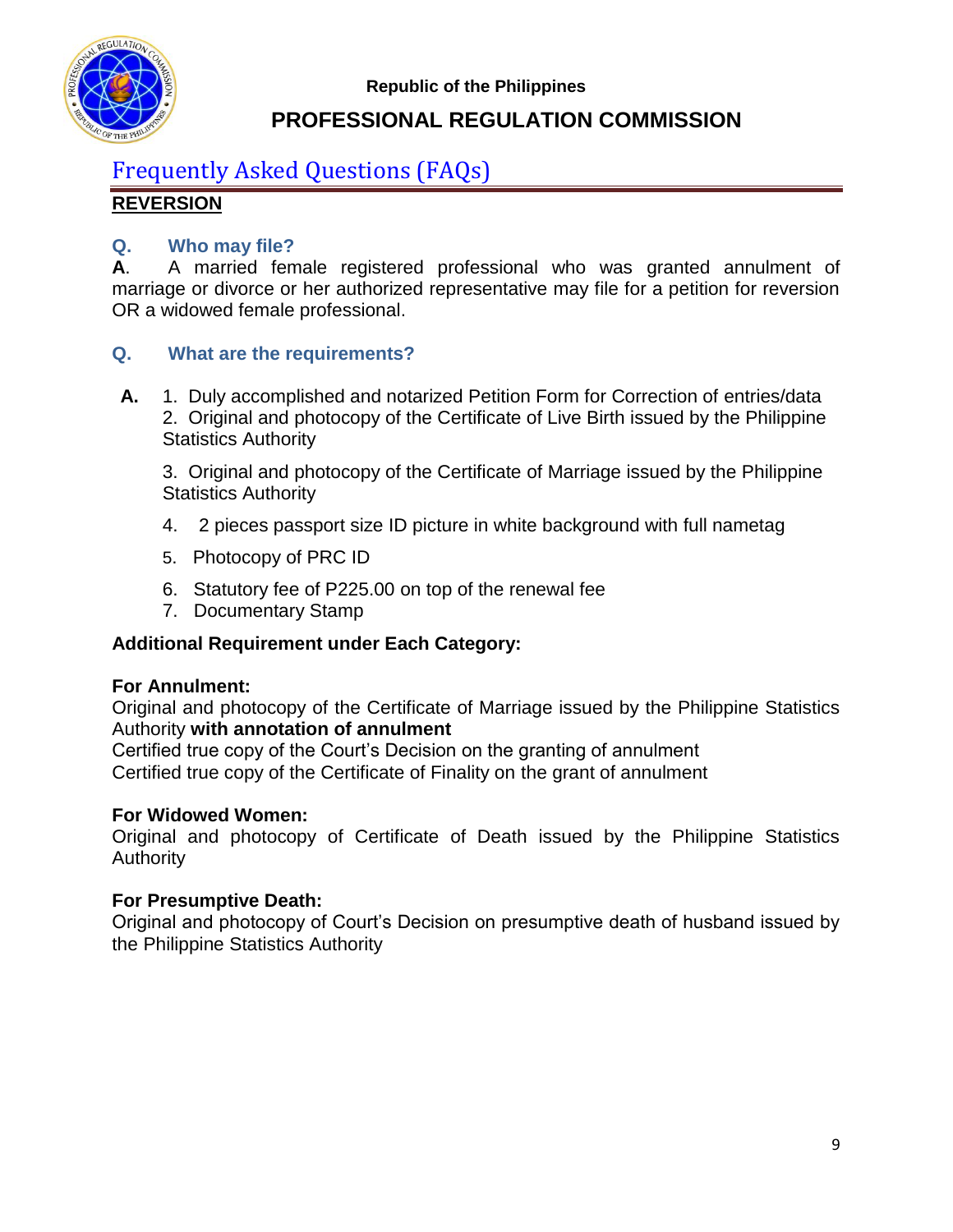

## **PROFESSIONAL REGULATION COMMISSION**

## Frequently Asked Questions (FAQs)

### **RE-MARRIAGE**:

#### **Q. Who may file?**

**A.** Any married female registered professionals who married once again in view of the death of a former spouse, annulment of marriage, presumptive death or has a final decree recognizing foreign judgment, and divorce decree before the Shar'jah Court or a representative provided that the petitioner already signed the petition form.

#### **Q. What are the requirements?**

**A.** 1. Duly accomplished and notarized Petition Form for Correction of entries/data 2. Original and photocopy of the Certificate of Live Birth issued by the Philippine Statistics Authority

3. Original and photocopy of the Certificate of Marriage issued by the Philippine Statistics Authority

- 4. 2 pieces passport size ID picture in white background with full nametag
- 5. Photocopy of PRC ID
- 6. Statutory fee of P225.00 on top of the renewal fee
- 7. Documentary Stamp

#### **Additional Requirement under Each Category:**

#### **For Annulled Married Women:**

Original and photocopy of the Certificate of Marriage issued by the Philippine Statistics Authority with **annotation of annulment**

Original and photocopy of **Certificate of Marriage (Subsequent Marriage**) issued by the Philippine Statistics Authority

Certified true copy of the Court's Decision on the granting of annulment

Certified true copy of the Certificate of Finality on the grant of annulment

#### **For Widowed Women:**

Original and photocopy of Certificate of Death issued by the Philippine Statistics Authority

Original and photocopy of **Certificate of Marriage (Subsequent Marriage)** issued by the Philippine Statistics Authority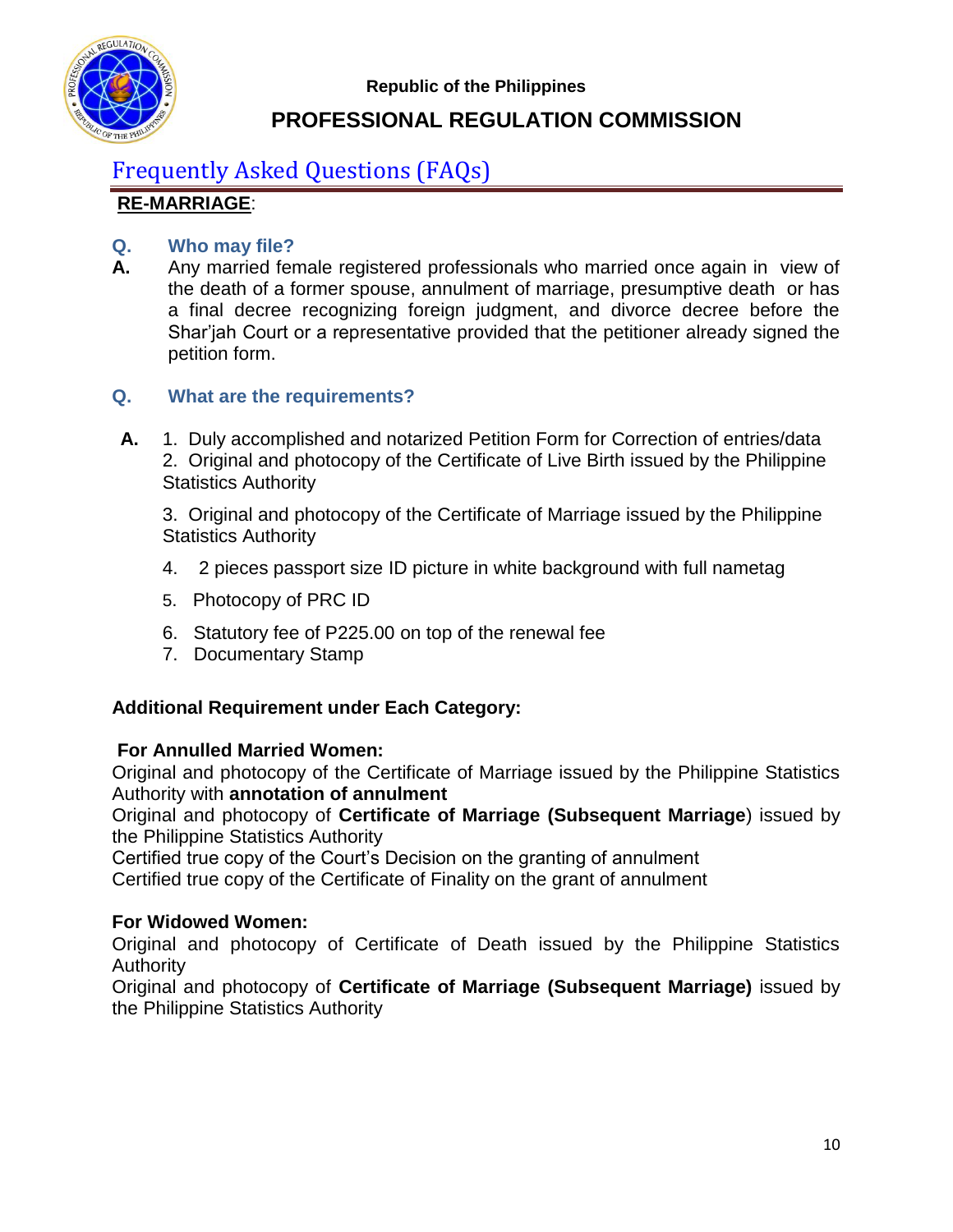

## **PROFESSIONAL REGULATION COMMISSION**

# Frequently Asked Questions (FAQs)

#### **For Presumptive Death:**

Original and photocopy of Court's Decision on presumptive death of husband issued by the Philippine Statistics Authority

Original and photocopy of Certificate of Marriage **(Subsequent Marriage)** issued by the Philippine Statistics Authority

### **LOST COPY OF CERTIFICATE OF REGISTRATION (BOARD CERTIFICATE)**

- **Q. What are the requirements for applying a duplicate copy of lost or destroyed Certificate of Registration (Board Certificate)?**
- **A. The requirements are :** 1) Duly accomplished Action Sheet for Registration Certificate Replacement 2) Affidavit of Loss/Damaged Certificate of Registration 3) Passport size picture with name tag in white background and application fee of P300.00

#### **Q. Where to file and how much is the fee?**

- **A.** Application for a duplicate copy of lost or destroyed Certificate of Registration (Board Certificate) can be filed at the Registration Division in the Central Office, and at the PRC Regional Offices.
- **Q. How long does it take to get a duplicate copy of Certificate of Registration (Board Certificate)?**
- **A.** The duplicate certificate of registration is released after ten (10) working days upon the receipt of complete requirements.

### **CERTIFICATIONS AND AUTHENTICATIONS**

- **Q. What are other documents that can be obtained from and processed by PRC and their corresponding fees?**
- **A.** The other documents that can be obtained from the Commission and their corresponding fees are as follows:
	- 1. Certification of Good Standing/Report of Rating/Passing/Placer/Without Examination/Underage.

Requirements: Photocopy of updated professional identification card, documentary stamp, Certification fee of P75.00/copy (released after 3 working days for regular lane) and P200.00/copy (released within the day for express lane)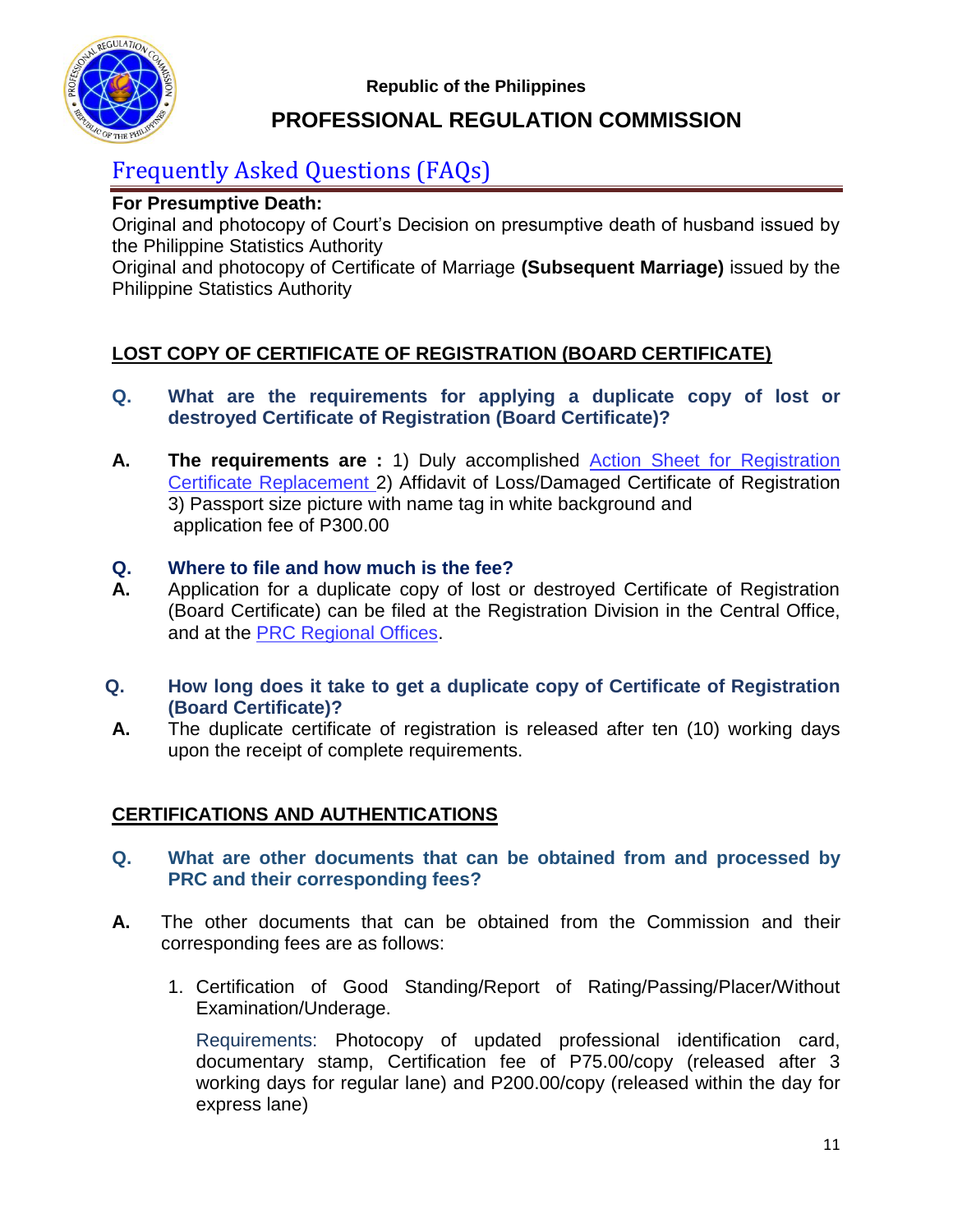

## **PROFESSIONAL REGULATION COMMISSION**

## Frequently Asked Questions (FAQs)

2. Certified True Copy/Authentication of Report of Rating/Passing/Professional Identification Card/Certificate of Registration.

Requirements: Original and photocopy of document to be authenticated, documentary stamp, Certification fee of P75.00/copy (released after 3 working days) and P200.00/copy (released within the day)

Note:

For Express lane: certification / authentication of Report of Rating and Passing: Cut –off time of application is 4:00 pm

For Express lane: certification of good standing and authentication of Professional Identification Card and Certificate of Registration: Cut-off time of application is 3:00 pm.

3. Certification of Institutional Performance and List of Examinees in Various Licensure Examinations – P75.00/page

Requirements:

- Duly accomplished form and signed by the Registrar/Dean/President.
- P75.00 for the certification fee
- P75.00 for the list and P50.00 for the succeeding pages

#### **STATEBOARD VERIFICATION/VALIDATION OF REGISTRATION/LICENSE**

- **Q. What are the requirements in filing Stateboard Verification/Validation of Registration/License?**
- **A.** The requirements for filing are:
	- 1. Photocopy of updated Professional Identification card/license
	- 2. Verification form coming from the requesting office/country

#### **Q. What is the procedure in filing Stateboard Verification/Validation of Registration/License and where to file?**

**A.** 1. Secure stateboard verification slip at Window-C of Records Division (Ground Floor, PRC Annex Bldg.) and accomplish it.

2. Proceed to Legal Division (2<sup>nd</sup> Floor, PRC Main Bldg.) for clearance

3. Pay certification /processing fee of (P200.00/copy) at Cash Division (Ground Floor, PRC Main Bldg.)

4. Proceed to Customer Service Center (CSC) near public entrance gate and purchase documentary stamp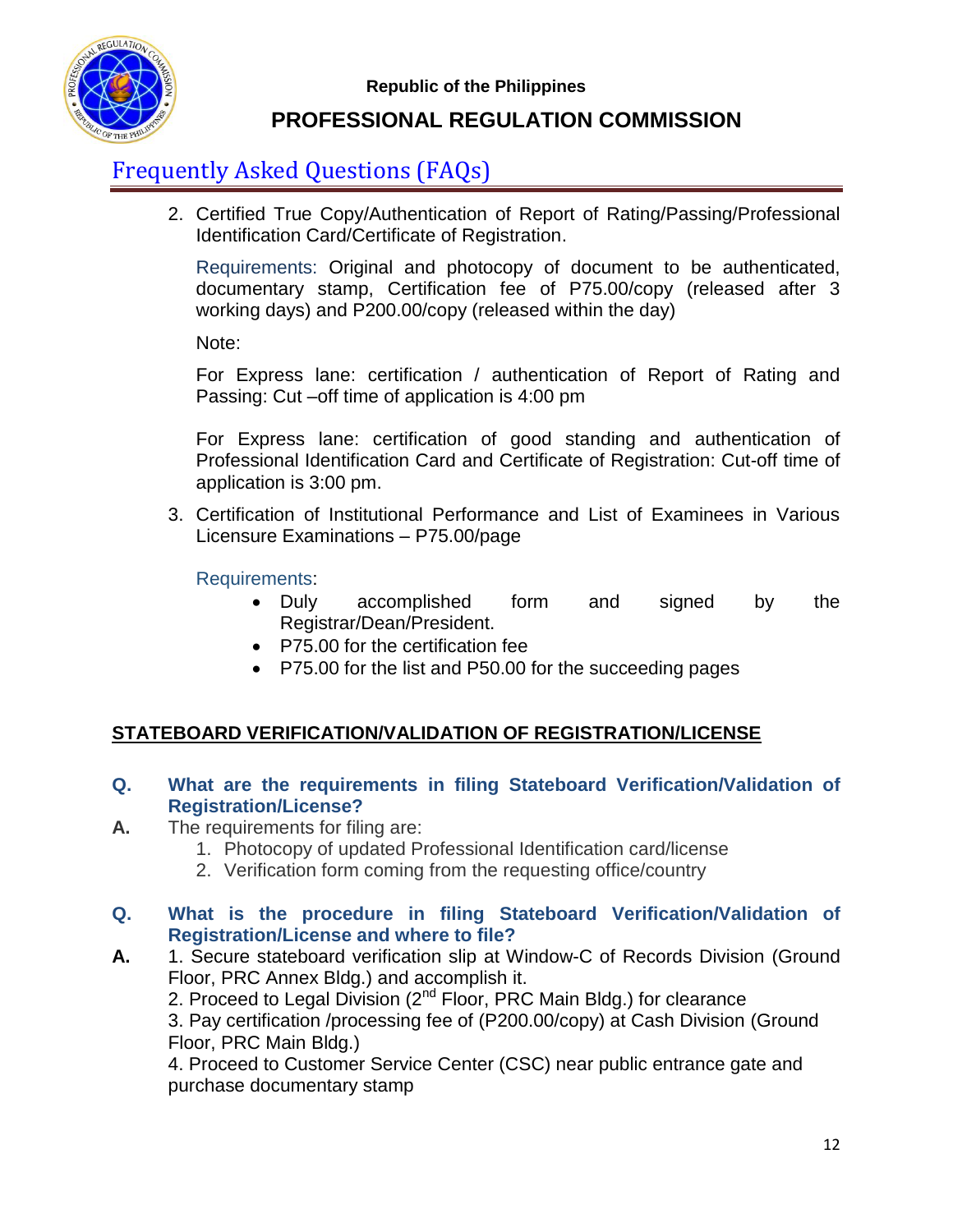

## **PROFESSIONAL REGULATION COMMISSION**

## Frequently Asked Questions (FAQs)

5. Submit SBVS, Stateboard Verification documents and PRC & CSC official receipts at Window-C of Records Division

For regional applicants, please proceed to nearest PRC Regional Offices.

- **Q. Can an applicant who is abroad apply for stateboard verification through a representative?**
- **A.** Yes, provided that a letter of authority is issued to the authorized representative.
- **Q. Is the applicant/representative allowed to mail personally the stateboard verification documents?**
- **A.** Mailing is strictly an office-to-office transaction. The PRC is the agency authorized to process requests for verification and completion of documents coming from different countries.

### **CONTINUING PROFESSIONAL DEVELOPMENT (CPD)**

- **Q. What are the requirements for the Continuing Professional Development?**
- **A**. For Local CPD Provider
	- 1. Individual/Sole Proprietorship
		- A registered and licensed professional of good standing
		- Non-conviction of a crime involving moral turpitude
		- Registered entity with the Department of Trade and Industry and Bureau of Internal Revenue
		- As may be required by the CPD Council
	- 2. Firm/Partnership/Corporation
		- A duly registered partnership, corporation, institution or organization
		- The Articles of Incorporation/Partnership
		- Duly registered with the Bureau of Internal Revenue and the Securities and Exchange Commission and/or other pertinent government bodies
		- As may be required by the CPD Council
	- 3. Government Institutions/Agencies
		- Any government institution/agency with mandate or program on CPD for professionals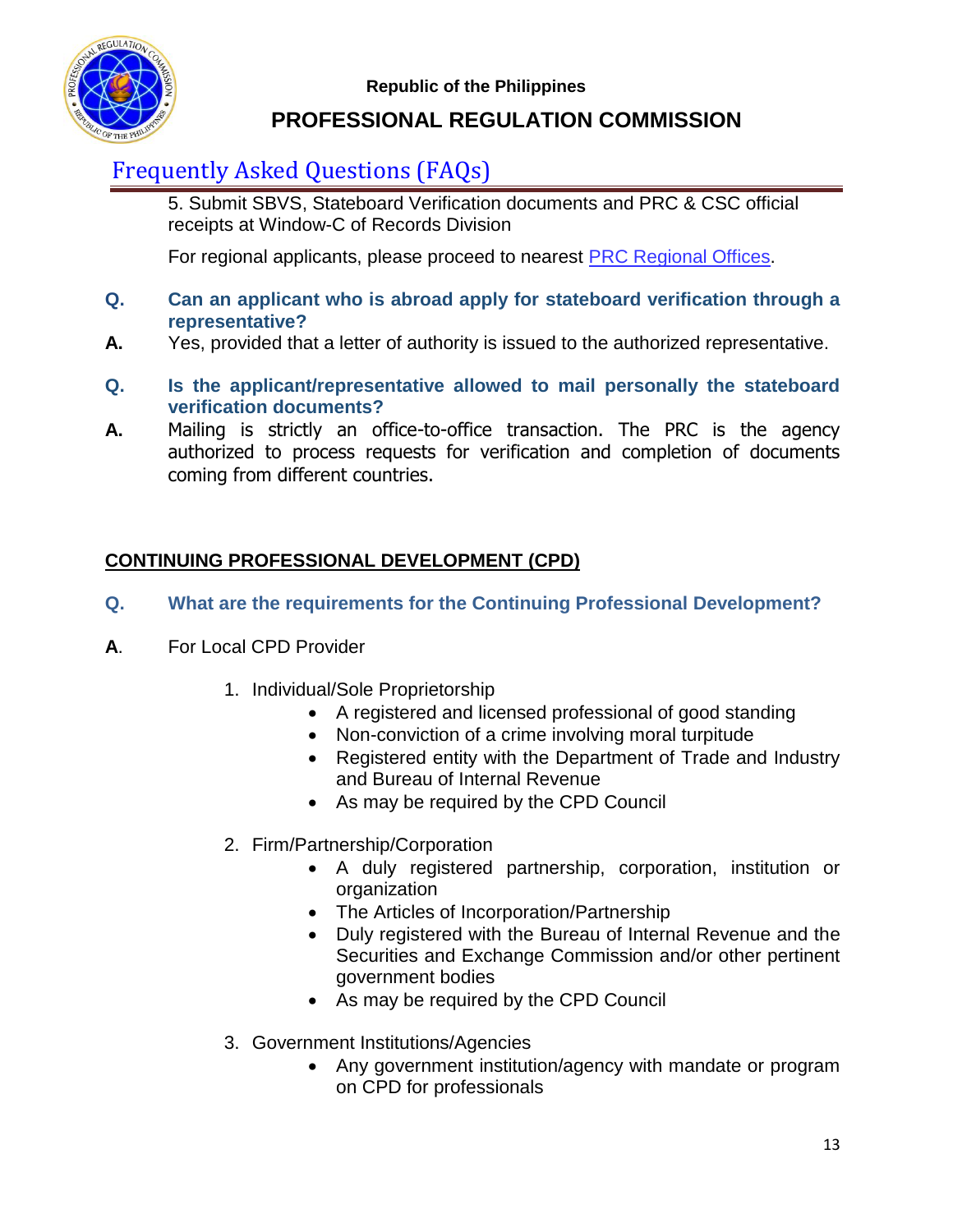

## **PROFESSIONAL REGULATION COMMISSION**

## Frequently Asked Questions (FAQs)

• As may be required by the CPD Council

For Foreign CPD Provider

- 1. Foreign Entity/Firm/Association
	- A duly registered entity, firm or association in the country/state of the applicant which intends to provide CPD program
	- Articles of Incorporation/Partnership/Creation or its equivalent
	- Accredited CPD Provider of the country of origin
	- Duly authenticated by the Philippine embassy/Consulate/Legation in the country/state of the applicant and accompanied by an official English translation
	- As may be required by the CPD Council
- **Q. How long is the processing time of the application for accreditation as CPD Provider?**
- **A.** The processing of the application is 30 days upon receipt of complete documents.
- **Q. How long is the validity of accreditation for CPD Provider?**
- **A.** The validity of accreditation of CPD Provider is three (3) years and renewable thereafter.

## **ASEAN ARCHITECT**

### **Q. Who is eligible for the registration as an ASEAN Architect (AA)?**

**A.** An Architect who meets all the following qualifications and conditions shall be eligible for registration as an AA:

1.) Has completed a 5-year recognized architectural program or its equivalent in a university or school accredited by CHED;

2.) Possesses a current and valid professional registration and licensing certificate to practice architecture in the Philippines issued by the PRC;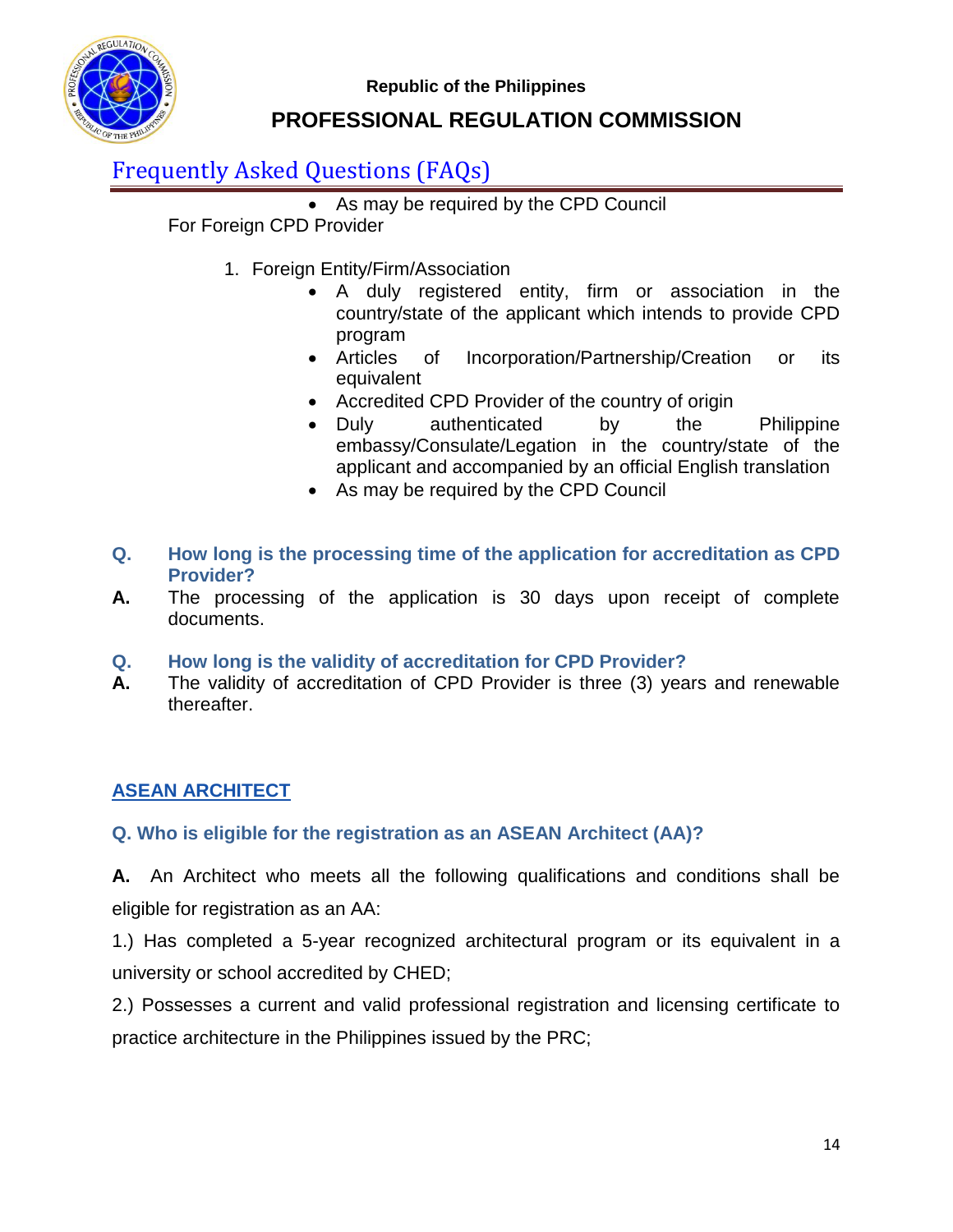

# Frequently Asked Questions (FAQs)

3.) Has gained practical and diversified experience of not less than ten (10) continuous architectural practice after graduation, of which five (5) years shall be after licensure/ registration;

4.) Has spent at least two (2) years in responsible charge of significant architectural work;

5.) Has complied with the CPE/CPD policy of the Philippines at a satisfactory level;

6.) Has not been convicted or charged of any serious violation of technical, professional and ethical standards, local and international, for the practice of architecture or of any crime which involves moral aptitude.

## **Q. What are the documentary requirements for application as ASEAN Architects?**

- **A.** Documentary requirements for application as ASEAN Architect are the following:
- a.) Letter of Intent (3 copies)

b.) Duly accomplished ASEAN Architect Registry (AAR) Form No. 001-2014 with attached Certificate/s of Employments covering a period not less than seven (7) years; Certification of Project completion

c.) CPD (Continuing Professional Development) Certificate of Credit Units earned

- d.) Copy of Diploma
- e.) Certified True Copy of Transcript of Records
- f.) CHED Certificate of Equivalency (when applicable)
- g.) PRC Certificate of Registration
- h.) Valid PRC Professional Identification Card
- i.) Certificate of No Pending Administrative Case issued by the PRC
- j.) Certificate of Good Standing issued by the IAPOA
- k.) Original Copy of valid NBI Clearance
- l.) Signed Statement of Compliance with of Ethics (Notarized)

m.) Recent four (4) passport size pictures, white background with name tag (coat and tie for men; blazer for women)

• Documents must be in triplicate copies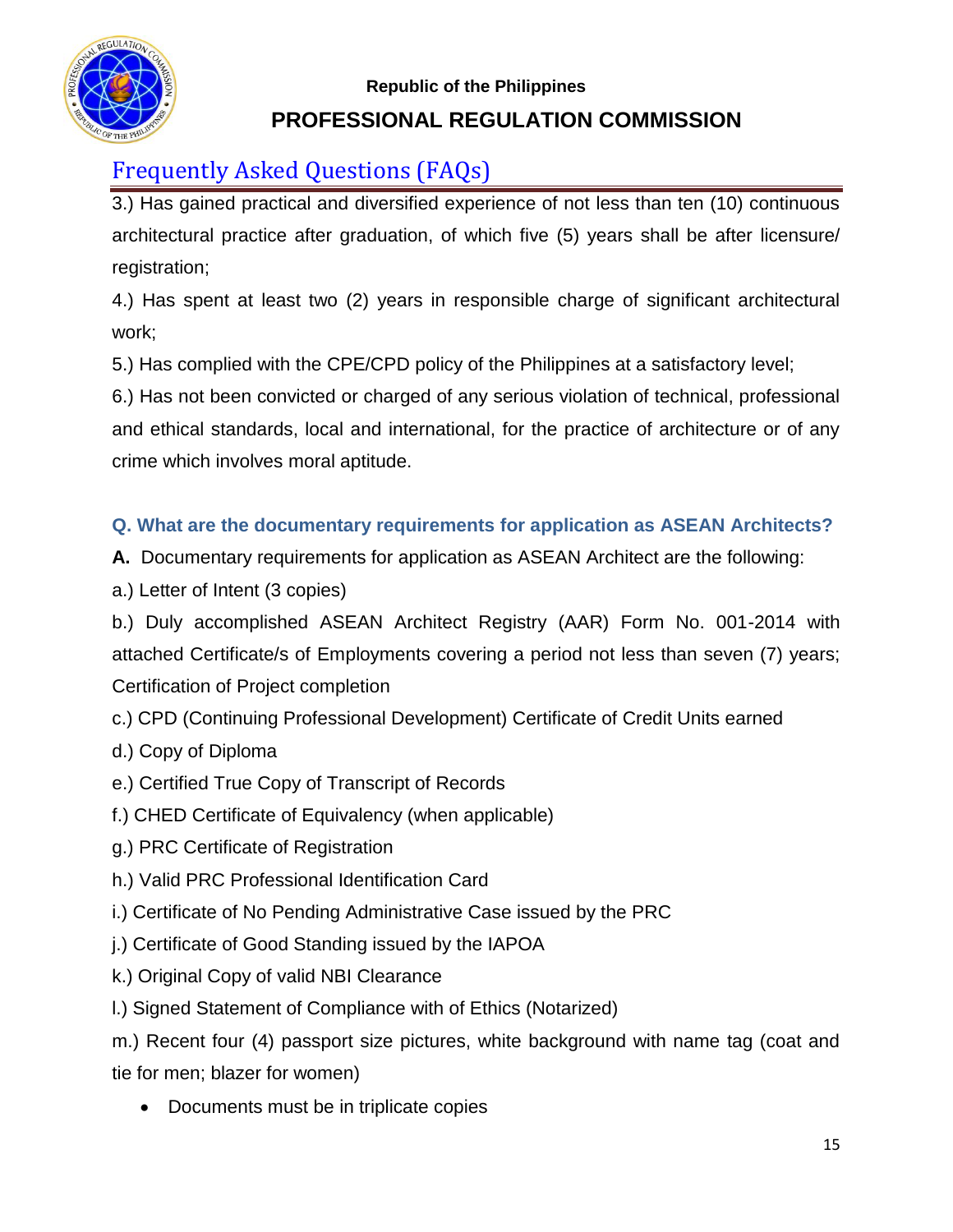

# Frequently Asked Questions (FAQs)

## **Q. How much is the fee?**

**A.** The fees for initial registration are as follows:

| Processing Fee P 2,000.00 |          |
|---------------------------|----------|
| <b>Registration Fee</b>   | 5,000.00 |
| <b>Renewal Fee</b>        | 5,000.00 |

TOTAL P 12,000.00

### **Q. What is the process?**

**A.** a.) Applications for registration in the ASEAN Architect Registry shall be submitted to the Professional Regulatory Board of Architecture, through the PRC International Affairs Division (IAD)

b.) The Professional Regulatory Board (PRB) of Architecture will endorse all complete and eligible applications to ASEAN Monitoring Committee on Architectural Services of the Philippines (AMCASP) for evaluation and subsequent endorsement to PRC.

c.) A membership certificate of registration will be issued to the successful applicant with a validity of 3 years from the date of registration, and shall be renewed on a 3 year basis.

## **Q. How long is the validity of the registration?**

**A**. The issuance of the membership certificate of registration is valid for 3 years from the date of registration, and shall be renewed on a 3-year basis.

## **APEC ARCHITECT**

- **Q. Who is qualified for registration to the APEC Architect?**
- **A.** An architect who shall be eligible for registration: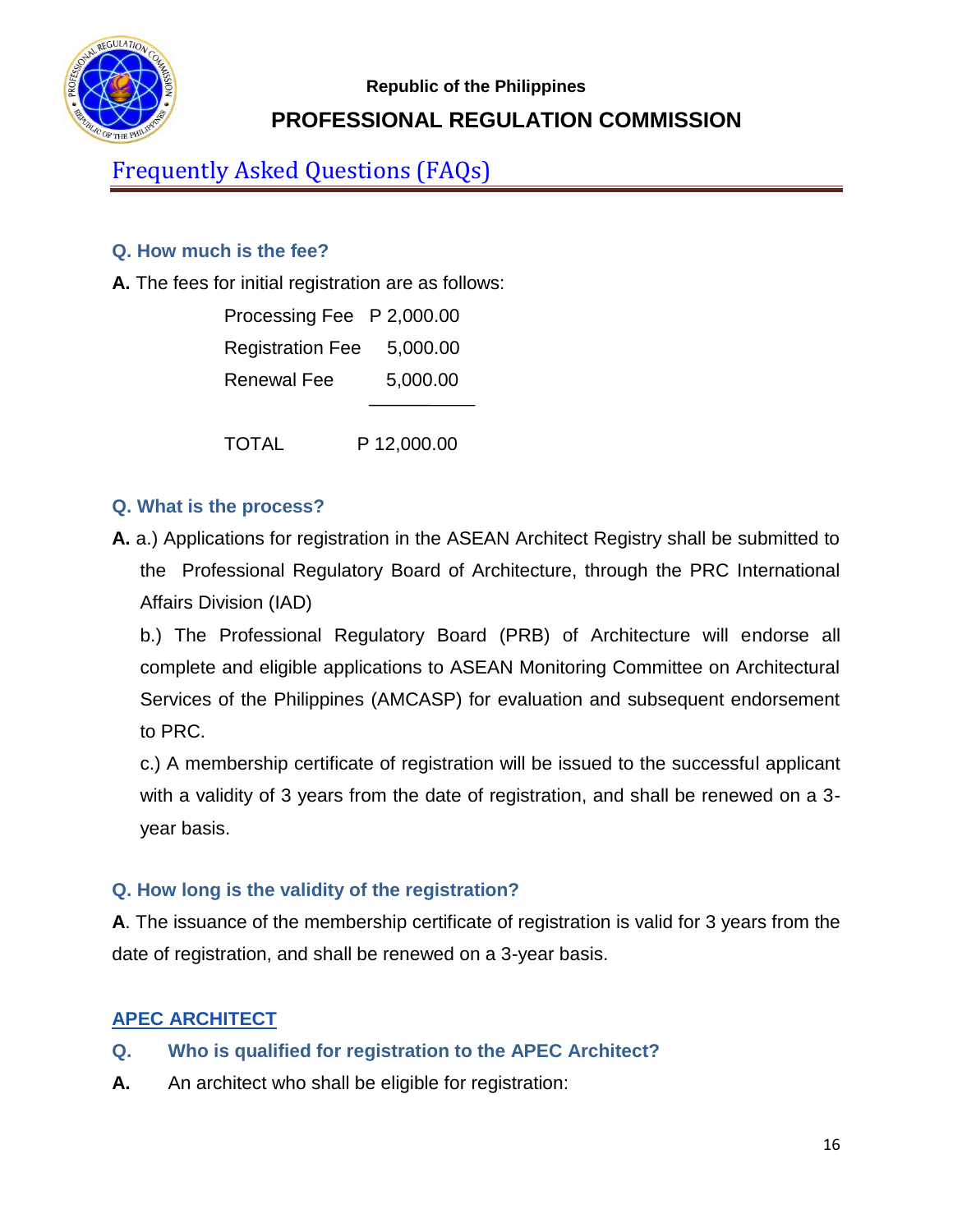

# Frequently Asked Questions (FAQs)

1. Must have completed a degree in Bachelor of Science in Architecture obtained from a duly recognized and accredited educational institution.

2. Must have completed a prescribed period of practical diversified training for a minimum period equivalent to a total of 2 years.

3. Fulfillment of registration /licensing requirements for recognition as an architect in a home economy is accepted as meeting this criterion for an APEC Architect, thus the purpose of this criterion is, in the first instance, to establish eligibility for registration as an APEC Architect, not for registration in another economy.

4. Must satisfy the home economy Monitoring Committee that they have completed a minimum period of professional practice of & years; after initial registration/licensure as an architect.

5. Continuing Professional Development in relevance to the Republic Act 9266, the Architect's Act of 2002, stipulates the importance of a continuing professional development program so that architects are current and updated in their practice; and to enhance the profession and maintain high professional, ethical and technical standards.

6. A candidate for registration as APEC Architect must have a current and active membership in the United Architects of the Philippines (UAP), the Integrated and Accredited professional Organization of Architects (IAPOA).

## **Q. What are the requirements to be registered as an APEC Architect?**

**A.** Prepare the Binder (preferred to be in A4 size in portrait form) of your Submission in One (1) original and two (2) copies of the following:

1. Covering letter

2. Three (3) copies of 2" x 2" photographs taken during the last 6 months

3. Completed forms for application for registration as an APEC Architect

4. Photocopies of documents and other submittals required in the forms for application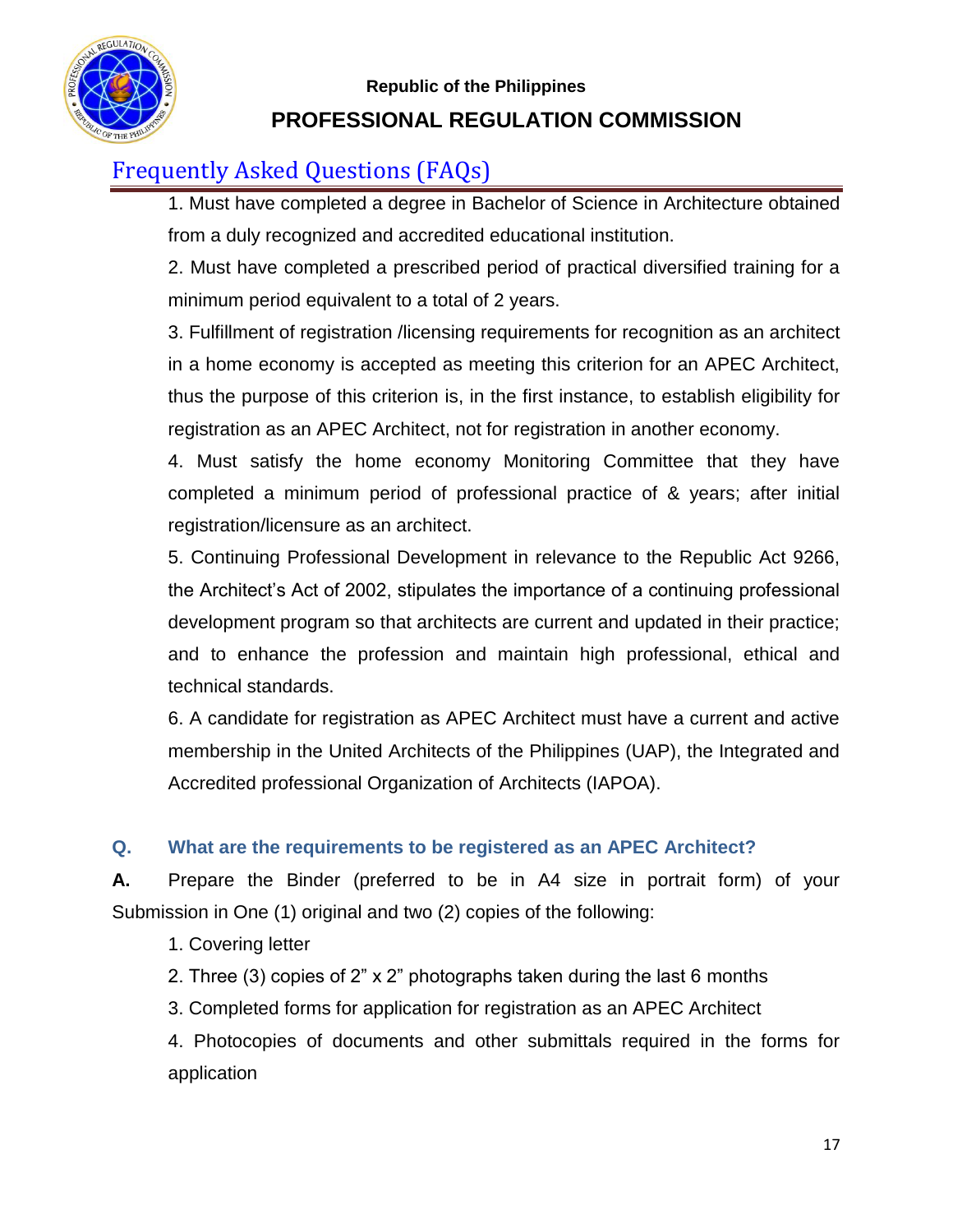

# Frequently Asked Questions (FAQs)

- 5. Detailed curriculum vitae indicating your employment history, experiences, awards and achievements, involvement in the UAP-IAPOA, and civic involvement
- 6. Certified True Copy of IAPOA Certificate
- 7. Certification of Authenticity of Information and Document
- 8. NBI Clearance

## **Q. How much is the fee?**

**A.** The fees for initial registration are as follows:

Application Fee – US \$ 50.00

Processing Fee -US \$ 200.00 – if application is endorsed by the Monitoring Committee Philippine Section to the Central Council

Registration Fee – US \$ 250.00 – if the Central Council accepts and approves the applicant's registration

## **Q. How long is the validity of the registration?**

**A**. The issuance of the membership certificate of registration is valid for 3 years from the date of registration, and shall be renewed on a 3-year basis.

## **ASEAN CHARTERED PROFESSIONAL ENGINEERS**

- **Q. Who is eligible for the registration as an ASEAN Chartered Professional Engineer?**
- **A.** A professional engineer who possesses the following qualifications:
	- $\checkmark$  possesses a current and valid professional registration or licensing certificate to practice engineering works in the Philippines by the PRC
	- $\checkmark$  has acquired experience of not less than seven (7) years of active practice
	- $\checkmark$  has complied with CPE/CPD

#### **Q. What are the documentary requirements for application as ACPE?**

 $\checkmark$  Letter of Intent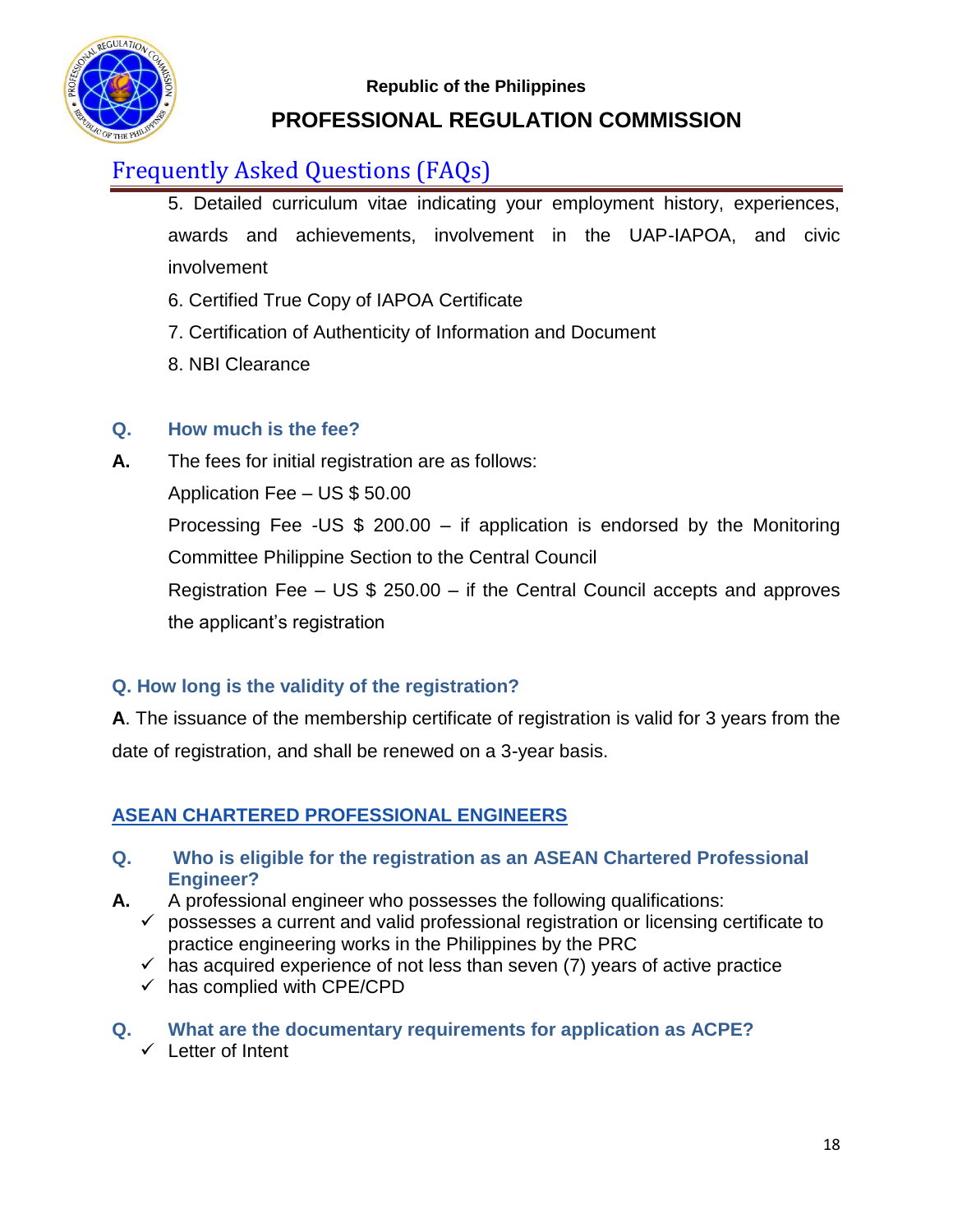

## **PROFESSIONAL REGULATION COMMISSION**

# Frequently Asked Questions (FAQs)

- $\checkmark$  Duly accomplish ACPE Application form No. 001-2013 with attached Certificate/s of Employment covering a period not less than seven (7) years: Certification of Project Completion
- $\checkmark$  CPE/CPD Certificate of Credit Units earned
- $\checkmark$  Copy of Diploma
- $\checkmark$  Certified True Copy of Transcript of Records
- $\checkmark$  CHED Certificate of Equivalency (when applicable)
- $\checkmark$  PRC Certificate of Registration
- $\checkmark$  Certificate of No Pending Administrative Case issued by the PRC
- $\checkmark$  Certificate of Good Standing issued by the respective APO
- $\checkmark$  Original copy of valid NBI Clearance
- $\checkmark$  Signed Statement of Compliance with Code of Ethics (Notarized)
- $\checkmark$  Recent four (4) passport size pictures, white background with name tag (coat and tie for men; blazer for women)

#### **Q. How much is the fee?**

- $\checkmark$  Processing Fee Php 2,000.00
- $\checkmark$  Registration Fee Php 5, 000.00
- $\checkmark$  Renewal Fee Php 5,000.00

### **Q. How long is the validity of the registration?**

**A.** The issuance of the membership certificate of registration is valid for 3 years from the date of registration, and shall be renewed on a 3-year basis.

### **APEC ENGINEER**

- **Q. Who is qualified for admission to the APEC Engineer?**
- **A.** Eligibility for admission shall be limited only for engineers who have:
	- 1. Completed an accredited or recognized engineering program;
	- 2. Been assessed as eligible for independent practice
	- 3. Gained a minimum of seven (7) years professional experience after registration

4. Spent at least two (2) years in responsible charge of significant engineering work;

5. Maintained continuing professional development at a satisfactory level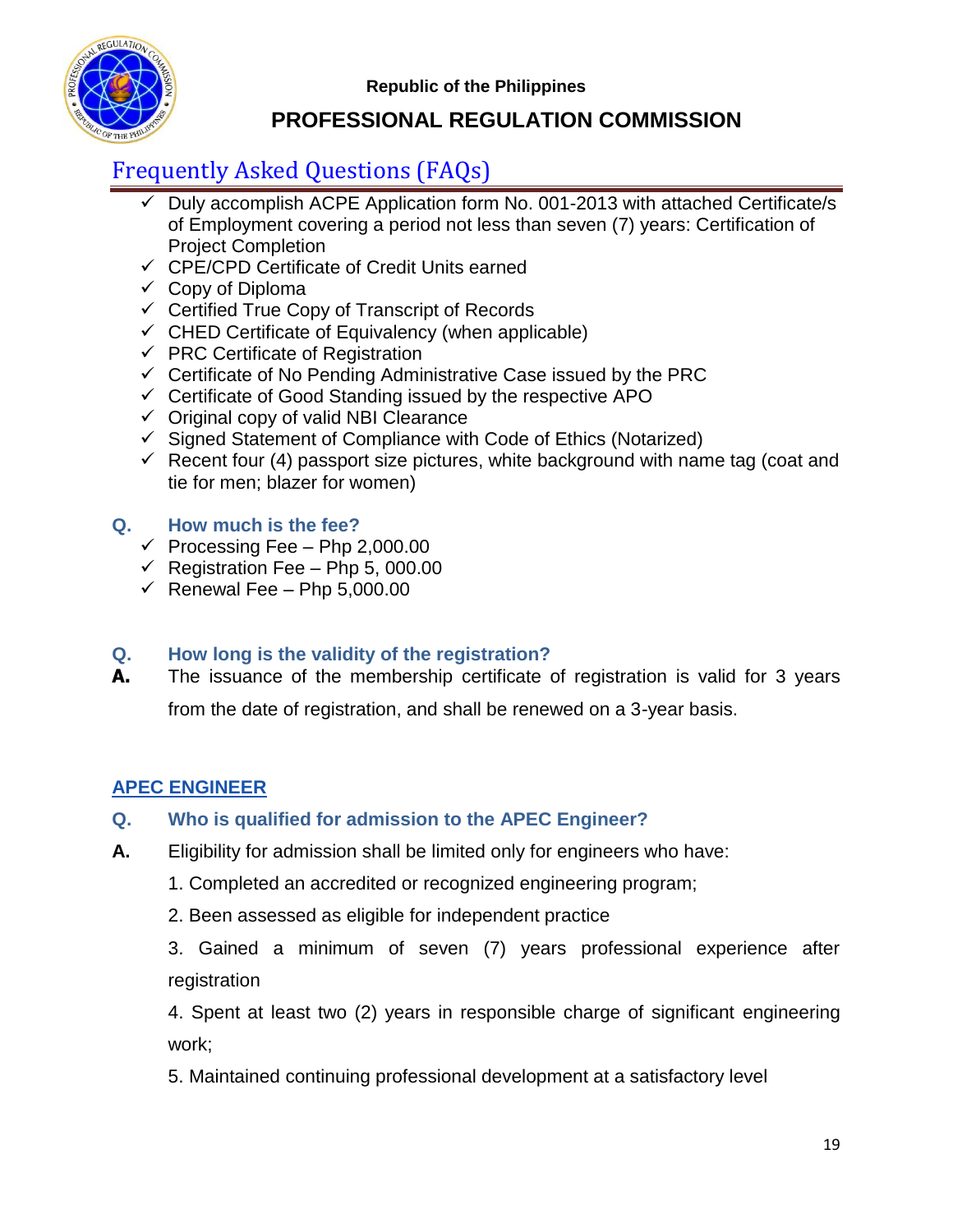

# Frequently Asked Questions (FAQs)

- **Q. What are the requirements to be registered as an APEC Engineer?**
- **A.** What are the requirements to be registered as an APEC Engineer?

1. Has completed a recognized engineering program or its equivalent in a university or school accredited by CHED

2. Possesses a current and valid PRC professional registration or license to practice engineering in the Philippines

3. Has gained experience of not less than seven (7) years of active and practical engineering experience

4. Has spent at least two (2) years in responsible charge of significant engineering works within the seven (7) years prescribed practice

- 5. Has complied with CPD program of the Philippines
- 6. Has confirmed signature on the statement of compliance with codes of ethics

7. Has not been charged or convicted of any crime involving moral aptitude and illegal practices.

### **Q. How much is the fee?**

**A.** The fees for initial registration are as follows:

| <b>Application Fee</b> | P 2,500.00  |
|------------------------|-------------|
| <b>Renewal Fee</b>     | 10,000.00   |
| TOTAL                  | P 12,500.00 |

### **Q. How long is the validity of the registration?**

**A**. The issuance of the membership certificate of registration is valid for 3 years from the date of registration, and shall be renewed on a 3-year basis.

### **FILING OF FORMAL COMPLAINTS**

- **Q. Where to file and how much is the fee?**
- **A.** Filing of complaint is done in the Legal Division, 2<sup>nd</sup> Floor, PRC Main Building.

Docket Fee: P245.00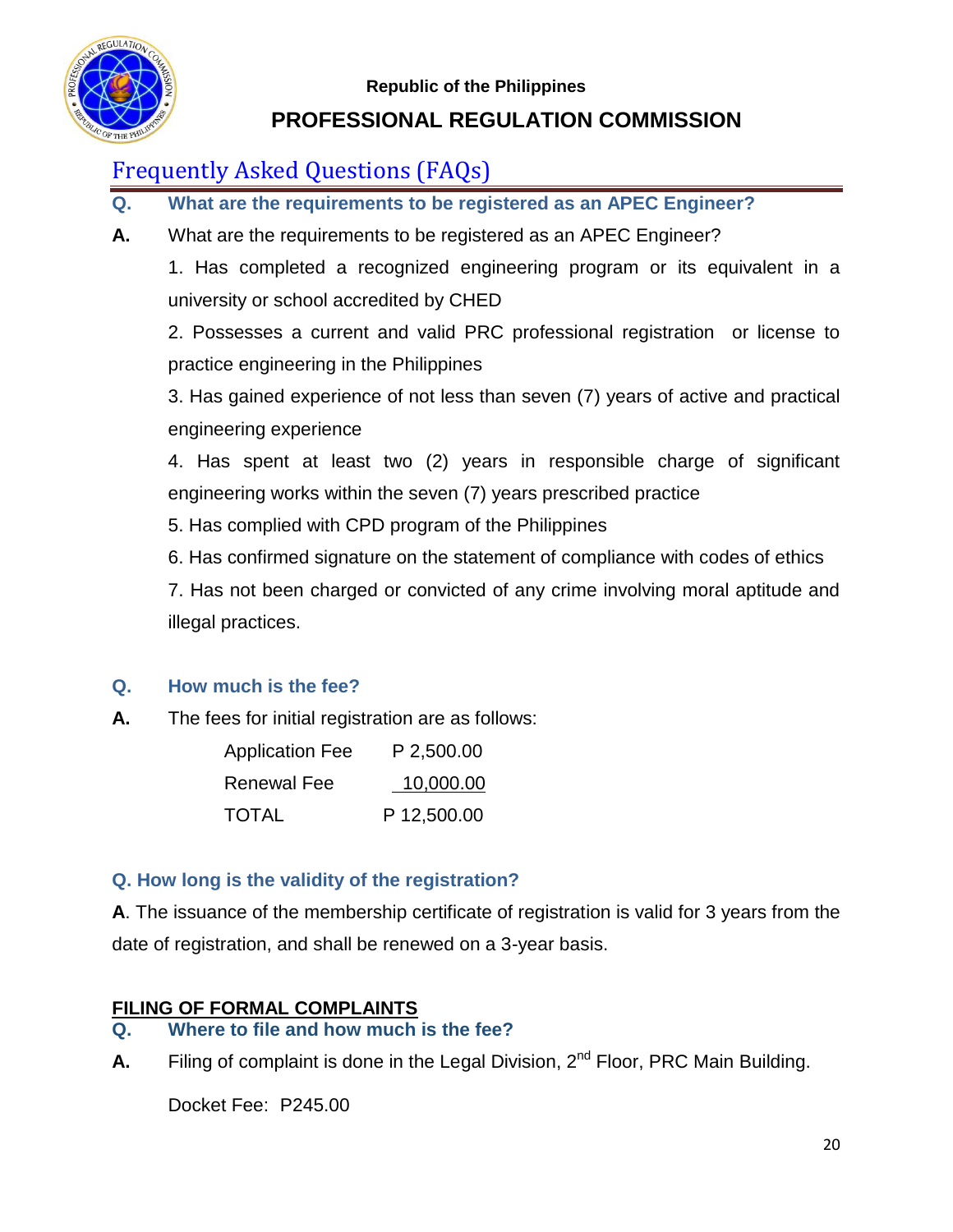

## **PROFESSIONAL REGULATION COMMISSION**

## Frequently Asked Questions (FAQs)

Appeal Fee: P470.00

### **SPECIAL TEMPORARY PERMIT**

- **Q. What is a Special Temporary Permit (STP)?**
- **A.** A Special Temporary Permit (STP) is a privilege given to a foreign professional who is allowed to practice his/her profession in the Philippines for a period of time.
- **Q. Who are the foreign professionals covered by the Special Temporary Permit (STP)?**
- **A.** All foreign professionals who will practice the profession in the Philippines. PRC Resolution No. 668-2012 provided the following categories:
	- 1. Foreign nationals applying for registration with or without examination under reciprocity or other international agreement – Categories A
	- 2. Foreign professionals to practice a profession in the Philippines under reciprocity or other international agreements – Categories B
	- 3. Foreign professionals who are to be engaged by the Government as Consultants in foreign-funded, joint venture, or foreign assisted projects – Categories C
	- 4. Foreign professionals who are to be employed by local and foreign private firms or institutions pursuant to law – Categories D
	- 5. Foreign health professionals for humanitarian mission for a limited period of time – Categories E
	- 6. Foreign Professionals under P.D. 541, "Allowing Former Filipino Professionals to Practice their Respective Professions in the Philippines" – Categories F

#### **Q. What are the documentary requirements for the issuance of a Special Temporary Permit (STP)?**

**A.** Documentary Requirements are provided under **PRC Resolution No. 668 – 2012**

*Common requirements are as follows:*

- 1. Letter request from the applicant for the issuance of a STP indicating the venue and the specific date of the undertaking of a foreign professional
- 2. Duly accomplished and notarized STP application form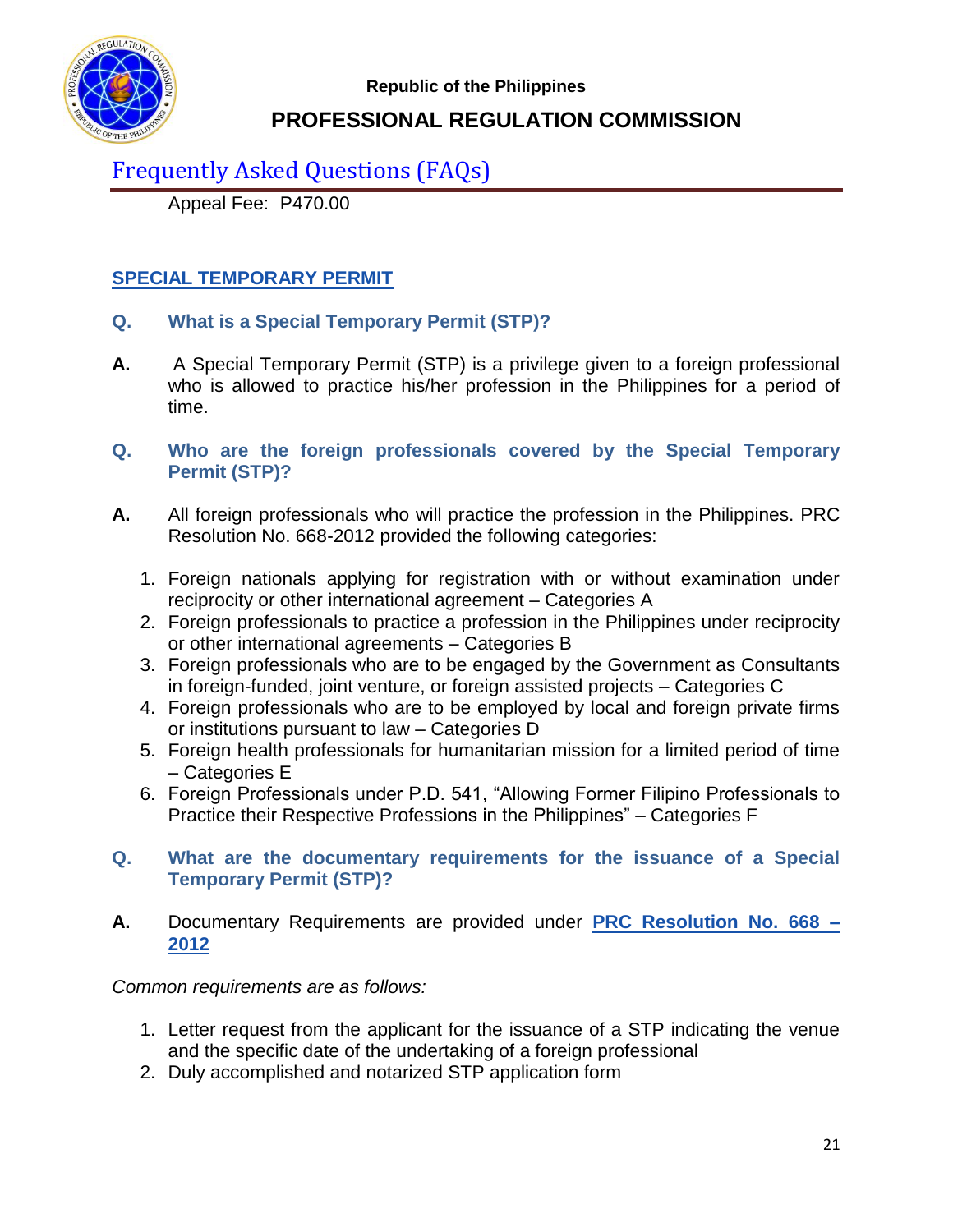

## **PROFESSIONAL REGULATION COMMISSION**

## Frequently Asked Questions (FAQs)

- 3. Photocopy of applicant's valid passport as proof of citizenship and proof of entry in the Philippines
- 4. Authenticated official document issued by the appropriate government office/agency of the foreign country certifying that the applicant is a registered professional therein
- 5. Four (4) passport size pictures white background with name tag

#### *Specific requirements for each category:*

- 1. For foreign nationals applying for registration with or without examination under reciprocity or other international agreement (Category A)
	- a. Authenticated copy of the international agreement or law of the state/country of the applicant showing that the requirements for registration or licensing from the country of origin are substantially the same as those required and contemplated by the laws of the Philippines
- 2. For foreign professionals to practice a profession in the Philippines under reciprocity or other international agreements (Category B)
	- a. Authenticated copy of the international agreement or law of the state/country of the applicant showing that the requirements for registration or licensing from the country of origin are substantially the same as those required and contemplated by the laws of the Philippines
- 3. For foreign professionals who are to be engaged by the Government as Consultants in foreign-funded, joint venture, or foreign assisted projects (Category C)
	- a. Copy of contract of consultancy services or a memorandum of agreement between the government agency and the foreign professional indicating the Terms of Reference, nature of consultancy, period, scope and project details.

In case of joint venture between two private entities, any of the parties thereto shall submit the application

- 4. For foreign professionals who are to be employed by local and foreign private firms or institutions pursuant to law (Category D)
	- a. Copy of the contract of employment, consultancy agreement or service contract including project details, scope of work, nature and duration of engagement of the foreign professional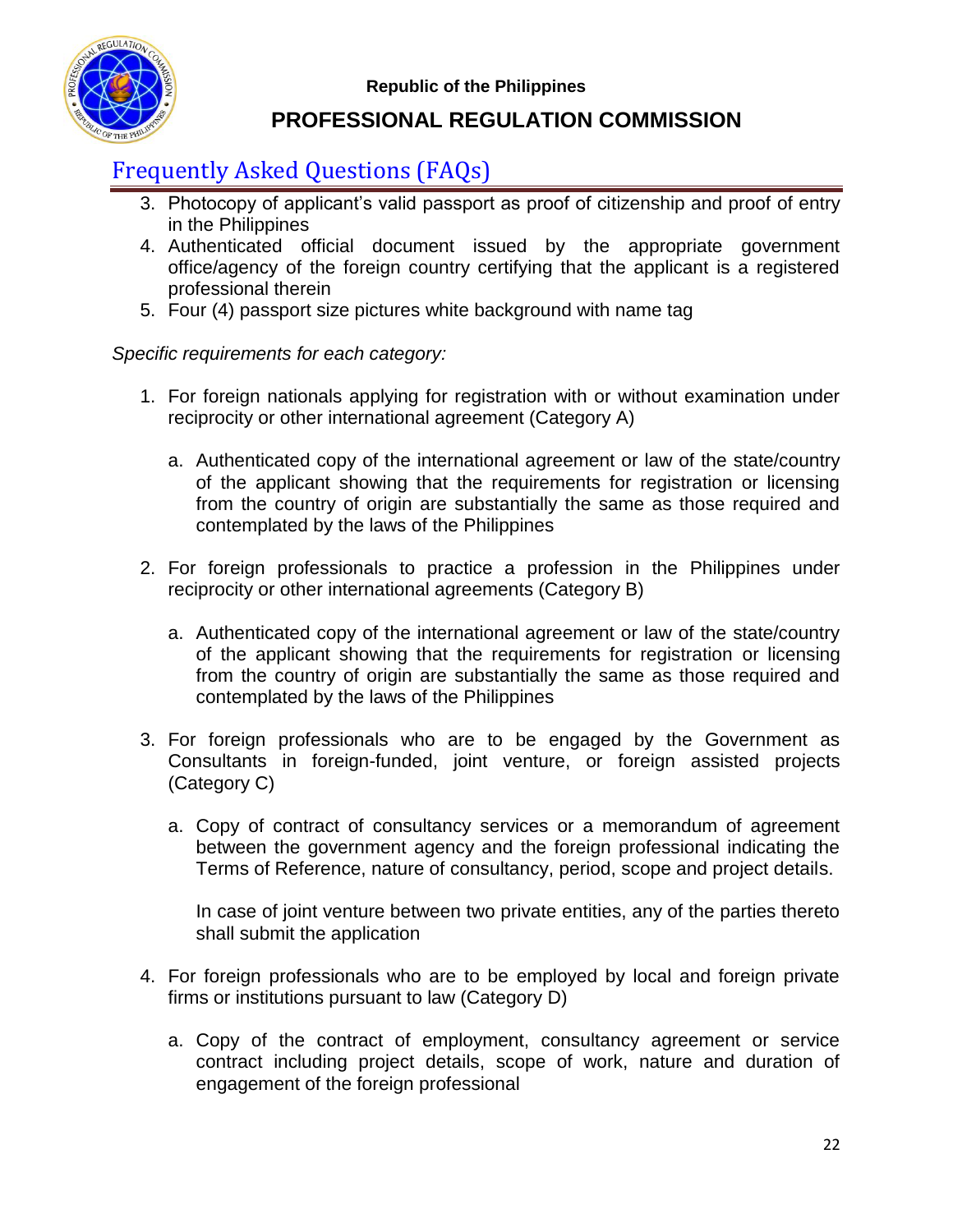

## **PROFESSIONAL REGULATION COMMISSION**

## Frequently Asked Questions (FAQs)

- 5. For foreign health professionals for humanitarian mission for a limited period of time (Category D)
	- a. Name of Filipino healthcare professional/s who will ensure continuity in the provision of medical care to the beneficiaries
	- b. Letter indicating foreign professional/s will conduct humanitarian mission with the undertaking that no fees will be charged
- 6. For foreign professionals under P.D. 541, "Allowing Former Filipino Professionals to Practice their Respective Professions in the Philippines"
	- a. Proof of date of entry in the Philippines must be within six (6) months before the filing of the application for renewal
	- b. Photocopy of previously issued PRC Professional Identification Card

#### *Additional documentary requirements:*

- 1. Professional liability insurance, whenever applicable and required by the professional regulatory law
- 2. Photocopy of license of understudy
- 3. Other documents as may be required by the concerned Professional Regulatory Boards

Note: The document must be duly authenticated by the Philippine Embassy/Consulate/Legation to the country/state of the applicant and have a copy of the official English translation thereof.

#### **Q. Where to submit requirements? What is the procedure?**

- 1. The International Affairs Division or the Regional Office where the application is submitted shall initially assess the completeness of the documentary requirements contained therein. Applications with complete documentary requirements shall be endorsed within three (3) working days to the appropriate Professional Regulatory Board for determination and promulgation of Board resolution.
- 2. Applications with incomplete documentary requirements if personally delivered shall be returned to the applicant/representative for completion.

If the application is received through mail, the same shall be returned by mail with information of deficiency within three (3) working days from receipt thereof.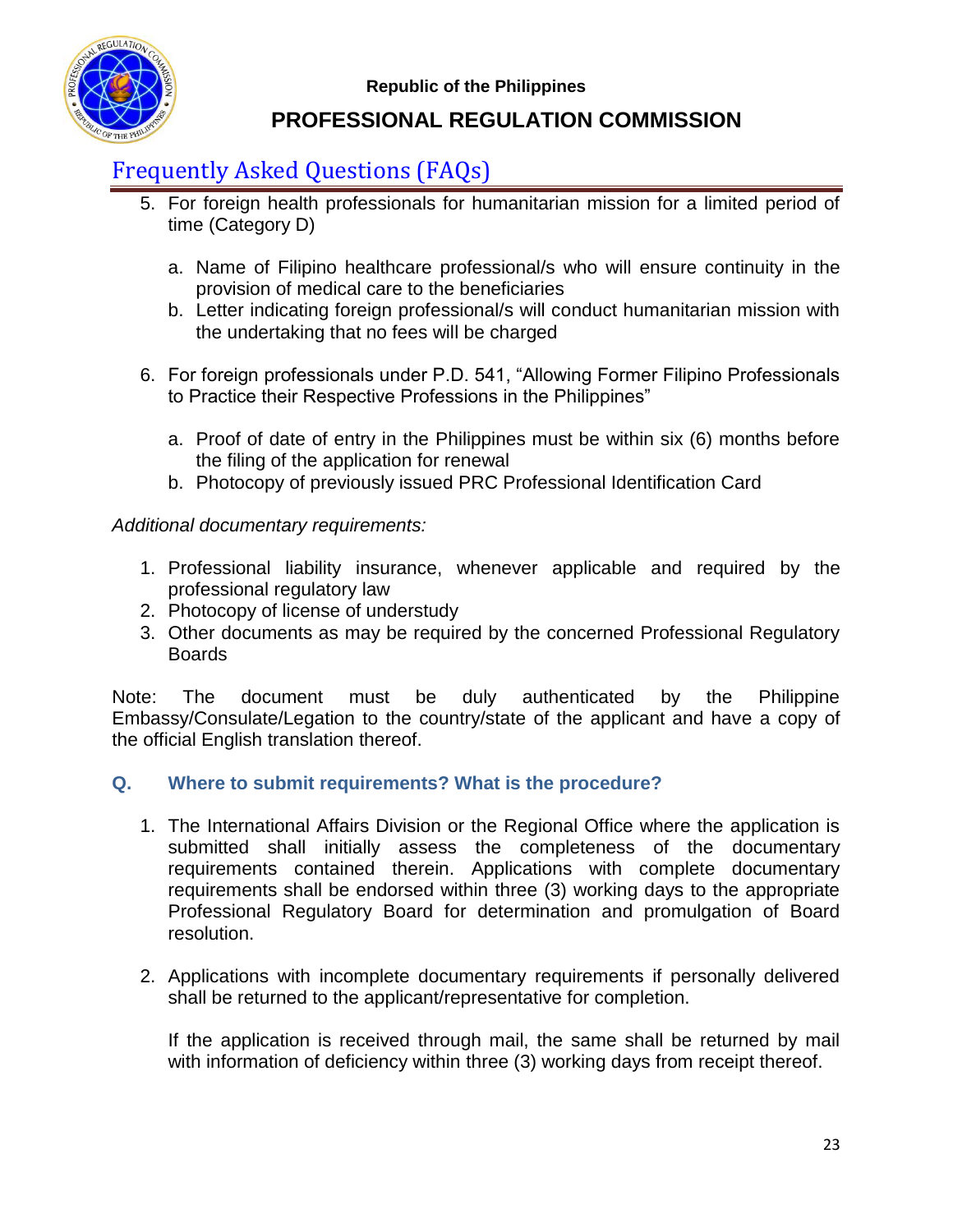

## **PROFESSIONAL REGULATION COMMISSION**

## Frequently Asked Questions (FAQs)

- 3. The concerned Professional Regulatory Board shall act upon the application submitted within three (3) working days from receipt thereof.
- 4. Applications approved for registration with or without examination by the Professional Regulatory Board shall be issued a corresponding Board resolution approved by the Commission in n more than three (3) working days from receipt thereof.

Applications approved for the issuance of Special temporary Permit by the Professional Regulatory board shall be issued a corresponding Board resolution approved by the Commission in no more than three (3) working days from receipt thereof.

Applications approved for the issuance of a Professional Identification Card under P.D. 541 by the Professional Regulatory Board shall be referred to the Registration Division.

5. Applications denied by the Professional Regulatory Board shall be issued a corresponding letter signed by the Chairman of the Board. The letter of denial shall be sent through mail to the applicant or his duly authorized representative within three (3) working days from receipt by the International Affairs Division of the Notice of Denial from the Board.

#### **Q. What are the corresponding fees for STP application?**

**A.** Upon filing of application, with the exception of application of renewal under P.D. 541, the applicant shall pay non-refundable processing fee of three thousand pesos (Php 3,000.00) for each application for Special Temporary Permit. Upon approval of the Special Temporary Permit through a Board Resolution and Special Temporary Permit ID, payment of eight thousand pesos (Php 8,000.00) in case payment of the assessed due is separate payment from Special temporary Permit.

#### **Q. Who may file application for issuance of Certificate of Registration, Professional Identification Card or Special temporary Permit?**

**A.** All applications, with the exception of the application of renewal under P.D. 541, shall be filed by the individual applicant/sponsoring/hiring/contracting institutions through their duly authorized representatives. All applications shall be considered duly filed upon submission of complete requirements and payment of prescribed fees.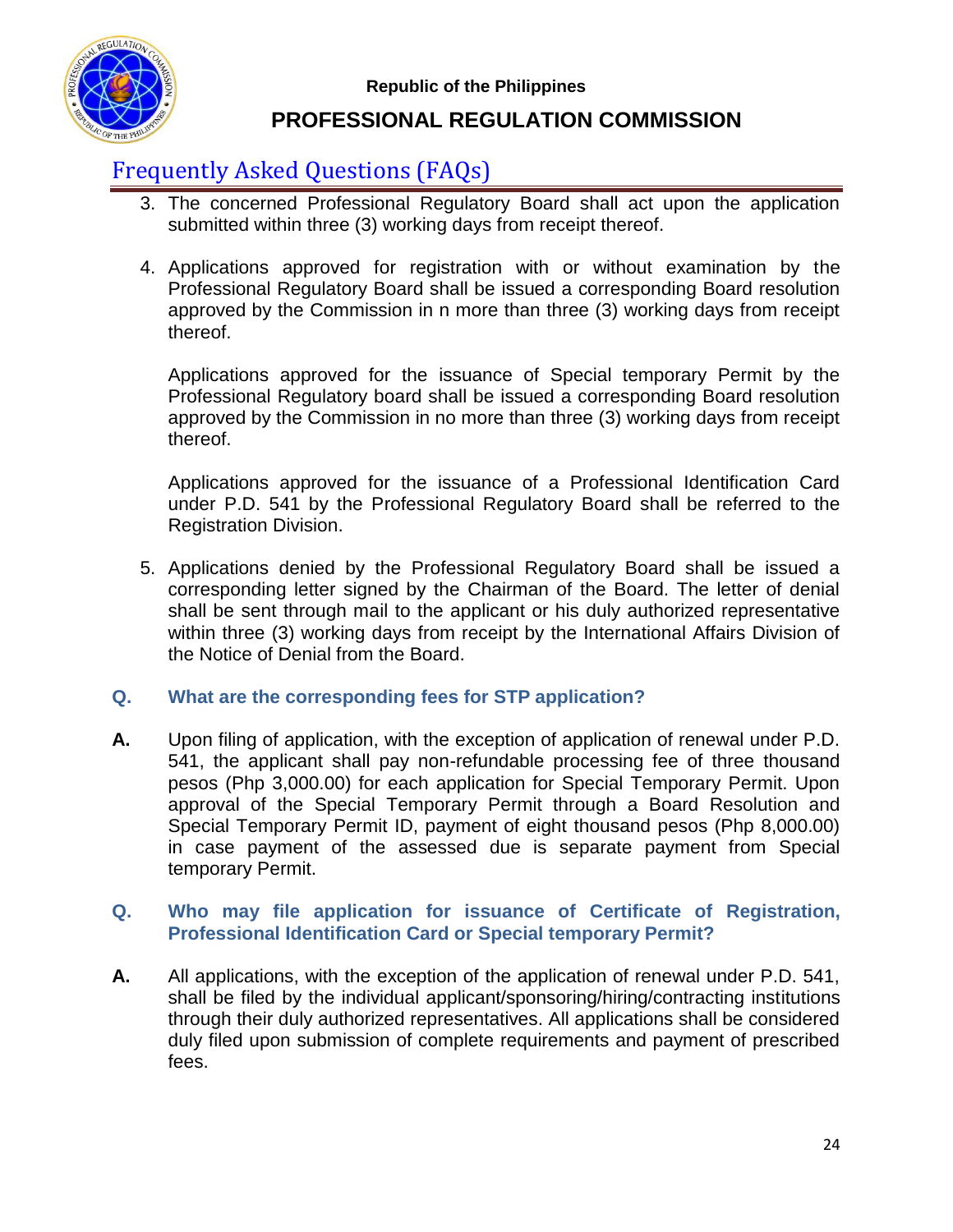

## **PROFESSIONAL REGULATION COMMISSION**

## Frequently Asked Questions (FAQs)

#### **Q. Who may be issued Special temporary Permit?**

- **A.** Only foreign nationals, including former Filipinos, as natural persons, who want to engage in the general practice of state-regulated professions as defined under the pertinent Professional Regulatory Laws can be issued a Special Temporary Permit. Juridical persons such as partnerships, corporations, or associations of foreign nationals cannot be issued Special Temporary Permits.
- **Q. Who may apply application for renewal under P.D. 541?**
- **A.** All applications for the renewal of Professional Identification Card for Former Filipinos under P.D. 541 shall be filed by the individual applicant or any duly authorized representative. All applications shall be considered duly filed upon submission of complete requirements and payment of prescribed fees.
- **Q. Who is liable for the records of foreign professionals?**
- **A.** The International Affairs Division shall maintain a Roster of Foreign Professionals allowed to practice their professions and issued Certificate of Recognitions and Professional Identification Cards or Special Temporary Permits. The Roster shall include the following data: complete name, citizenship, profession, address in the country of origin, address in the Philippines, name of sponsoring group or employer, duration of the Special Temporary Permit, place of the activity and type of activity/nature of work.

Foreign professionals who are allowed to practice a profession with or without examination shall register with the Registration Division of the Professional Regulation Commission.

Data pertaining to foreign professionals shall remain confidential from any person/entity without the express written authority from the Commission.

A list of issued Certificates of Registration, Professional Identification Cards and Special temporary Permits, shall be posted in the official website of the Professional Regulation Commission within seven (7) days upon issuance thereof. In the case of issued Special Temporary Permits, the list shall also be posted for seven (7) days within the duration of the STP.

#### **Q. Who will be responsible for the monitoring of foreign professionals?**

**A.** Foreign professionals who have been issued Certificates of Registration and Professional Identification Cards or Special Temporary Permits shall be regularly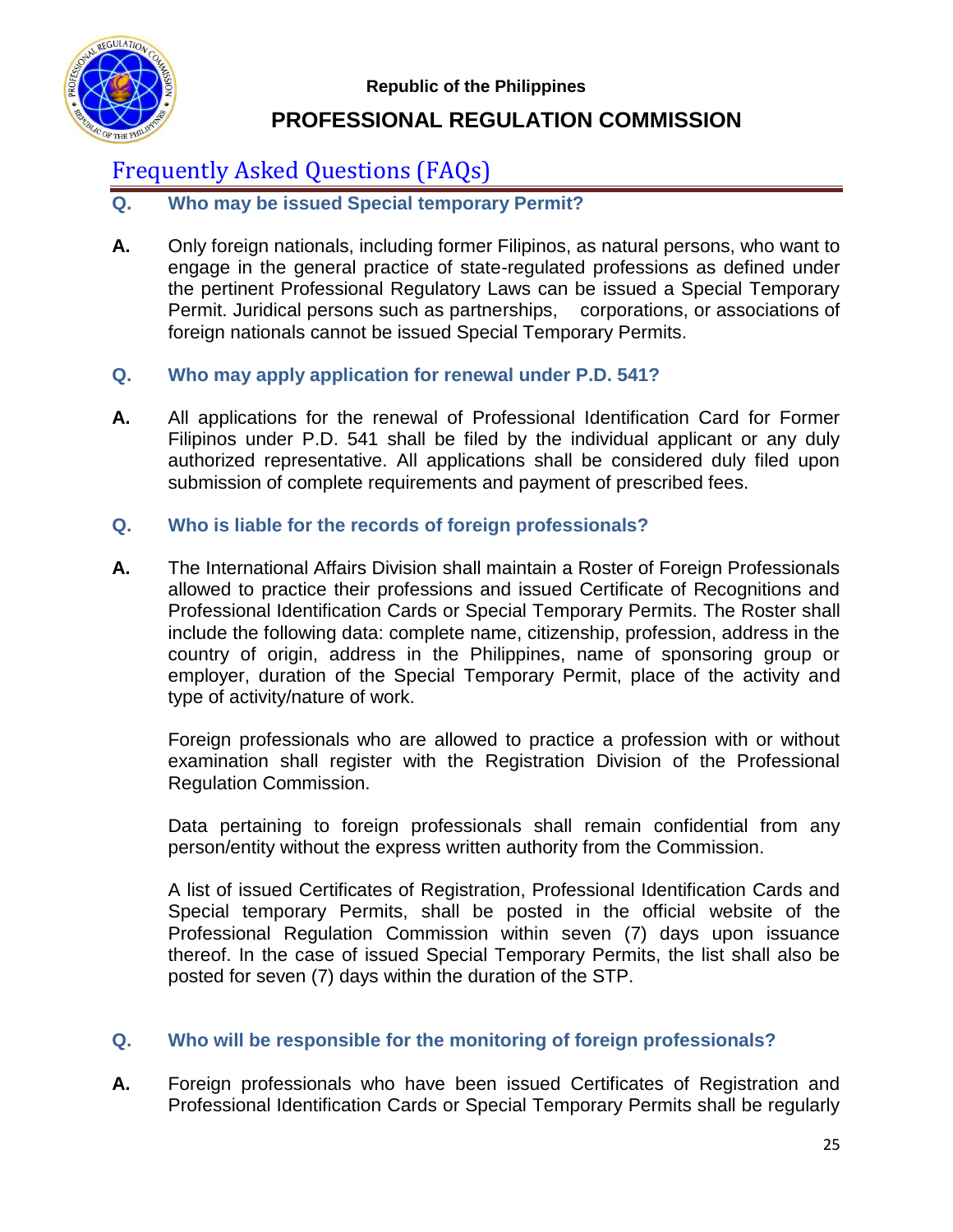

## **PROFESSIONAL REGULATION COMMISSION**

## Frequently Asked Questions (FAQs)

monitored by the concerned Professional Regulatory Board through the Standards and Inspection Division.

The foreign professional shall inform the Commission through the International Affairs Division of any change in his/her place of residence in the Philippines within ten (10) days from such change.

Foreign professionals or their representatives shall submit a report of their accomplishments to the appropriate Professional Regulatory Board, copy furnished the International Affairs Division, within five (5) working days upon expiration of the Special Temporary Permit. Non-submission of the accomplishment report shall render the applicant/sponsoring/hiring/contracting institution ineligible for the renewal or issuance of prospective Special Temporary Permit

The Professional Regulatory Board with the Standards and Inspection Division may conduct inspection of the activities and shall issue an Inspection report to the Commission, indicating if the foreign professional, corporation or employer has or has not committed any violations of applicable laws.

#### **Q. What are the grounds for cancellation of Special Temporary Permit?**

- **A.** The Special temporary Permit may be cancelled by the Professional Regulatory Boards upon valid complaint after due notice and hearing on the following grounds:
	- 1. Misrepresentation of facts in the application.
	- 2. Submission of falsified or tampered documents.
	- 3. Violations of conditions of the Permit.
	- 4. Injury/death or damage to property in the performance of the duty.
	- 5. Foreign national who has been declared as an undesirable alien by competent authorities.
	- 6. Any violation under the Professional Regulatory Laws and rules thereof.

#### **Q. What is the validity of the permit?**

**A.** The Special Temporary Permit shall be valid for the period specified in the Board Resolution approved by the Commission. In no case, shall it exceed one (1) year unless renewed/extended.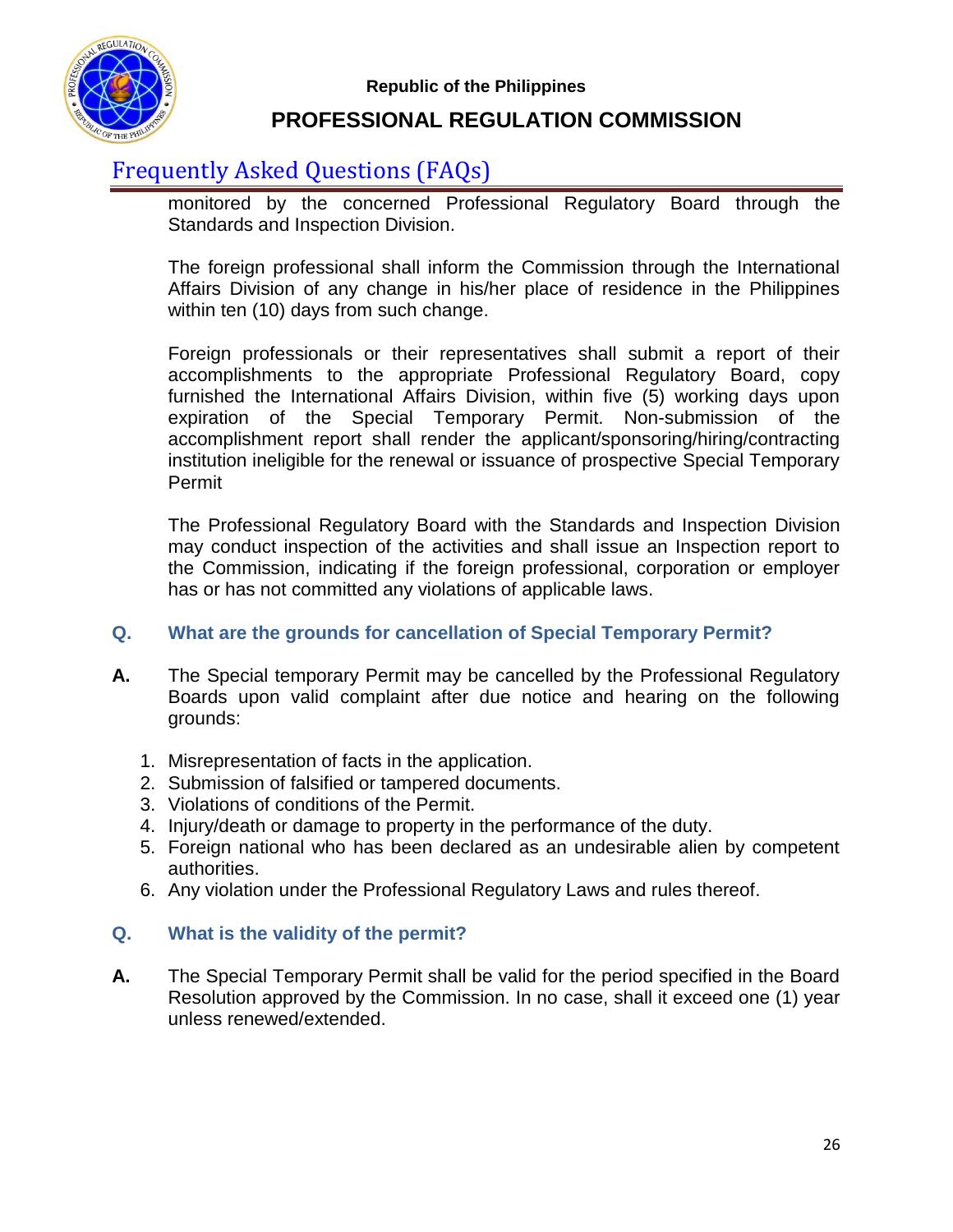

## **PROFESSIONAL REGULATION COMMISSION**

# Frequently Asked Questions (FAQs)

- **Q. How to renew/extend a Special temporary Permit?**
- **A.** Application for extension of the Special Temporary Permit must be filed at least fifteen (15) days prior to the expiration of the permit issued.

#### **ACCREDITATION AS ACCOUNTING TEACHER / CPA IN COMMERCE AND INDUSTRY / AND INDIVIDUAL CPA / FIRM / PARTNERSHIP OF CPAs IN THE PRACTICE OF PUBLIC ACCOUNTANCY**

#### **Q. What is the procedure? What are the requirements?**

**A.** This procedure is applicable to all categories. 1. Secure application form at Window-2 of Standards and Inspection Division (located near public entrance gate). Application form can also be downloaded at [www.prc.gov.ph](http://www.prc.gov.ph/)

2. Proceed to Standards and Inspection Division to submit filed-out application form, evaluation and assessment.

3. Proceed to Registration Division for verification of license, to Legal Division for notarization of application and to secure clearance of no derogatory record.

4. Proceed to Cash Division to pay the prescribed fee.

5. Submit application form, official receipt and other required documents to Standards and Inspection Division.

#### **Q. What are the requirements?**

**A.** Please click link for the requirements of the following:

**AS ACCOUNTING TEACHER AS CPA IN COMMERCE AND INDUSTRY AS INDIVIDUAL CPA FIRM PARTNERSHIP OF CPAs IN THE PRACTICE OF PUBLIC ACCOUNTANCY**